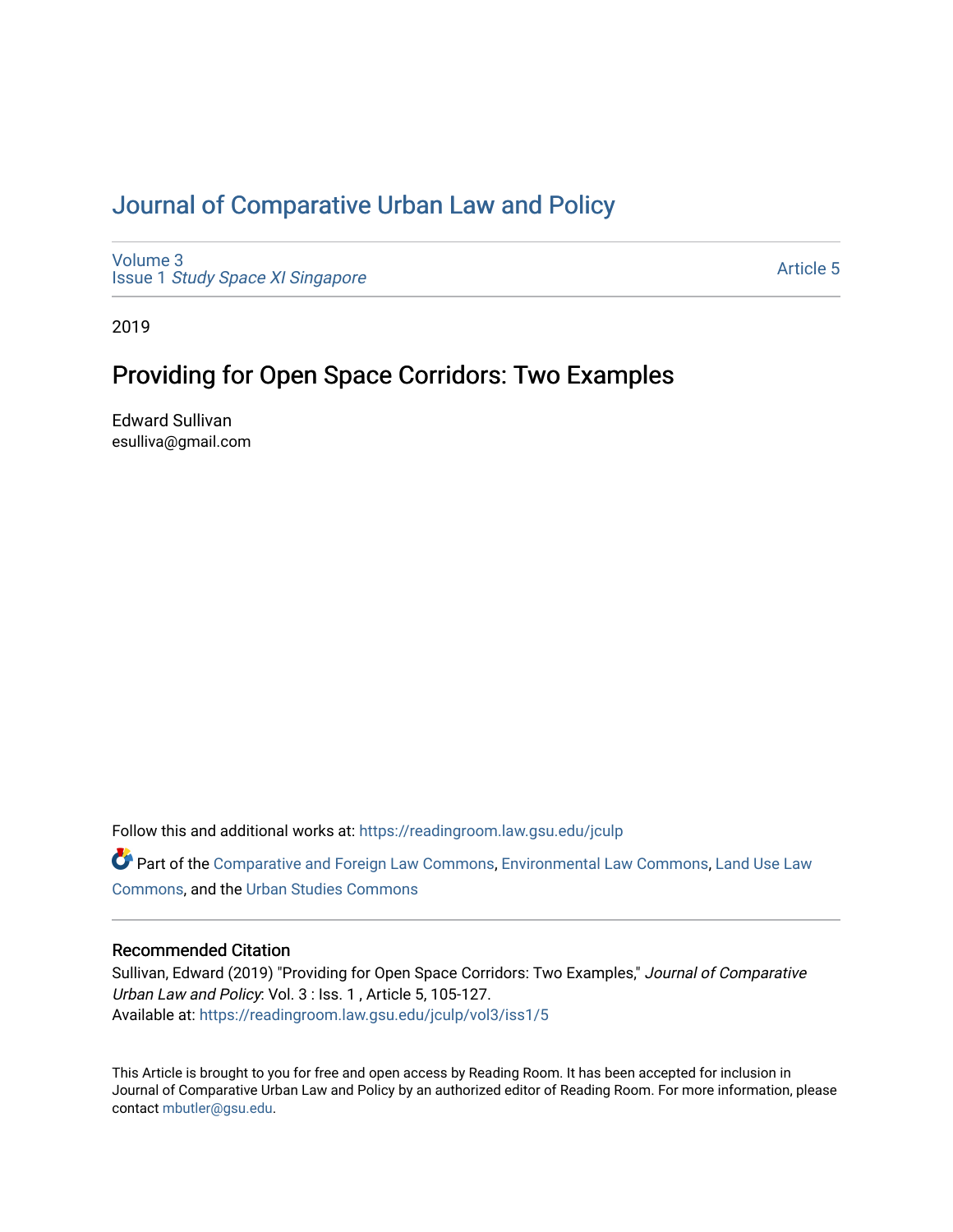### **PROVIDING FOR OPEN SPACE CORRIDORS: TWO EXAMPLES**

#### **© Edward J. Sullivan\***

This paper examines the efforts of two jurisdictions to respond to public demands that land be set aside for active or passive recreational use. The response to those demands reflects the different social, political and economic circumstances of those jurisdictions in allocating public and private lands for these uses. This paper will set out those circumstances and describe the approaches used.

I. The Settings – The projects considered here are the efforts by the Republic of Singapore to convert disused railway track areas to a pedestrian and bicycle corridor and those of the State of Oregon to manage public and private lands along a 200–mile stretch of the Willamette River to enhance views in rural areas and provide public access in urban areas.

While the projects were similar in their successful outcomes, they had to overcome somewhat different challenges. Among other things, the jurisdictions varied in their attitudes toward property in general and public open space use and management in particular, the use of public regulation and acquisition of land, allocation of public funds for open space, and the role of the public in planning and plan implementation in realizing public open space and other goals along a corridor.

Before moving to the details of the two projects, it is important to understand the circumstances of the two jurisdictions. The Republic of Singapore originally achieved its independence as part of the Federation of Malaysia in 1963, but separated from the Federation and became an independent state in 1965.<sup>1</sup> Its property law is derived from British law, but with significant constitutional and statutory modifications,  $2$  discussed below. The Republic is wholly urban and has almost 5.8 million people within 270 square miles, a

<sup>\*</sup>B.A., St. John's University (N.Y.), 1966; J.D., Willamette University, 1969; M.A. (History), Portland State University, 1973; Urban Studies Certificate, Portland State University, 1974; M.A. (Political Thought), University of Durham; Diploma in Law, University College, Oxford, 1984; LL.M., University College, London, 1978.

<sup>&</sup>lt;sup>1</sup> Singapore: A History, in The Commonwealth a[t http://thecommonwealth.org/our-member](http://thecommonwealth.org/our-member-countries/singapore/history)[countries/singapore/history.](http://thecommonwealth.org/our-member-countries/singapore/history)

<sup>2</sup> Singapore Academy of Law, *SingaporeLaw.sg* at [http://www.singaporelaw.sg/sglaw/laws-of](http://www.singaporelaw.sg/sglaw/laws-of-singapore/commercial-law/chapter-29)[singapore/commercial-law/chapter-29.](http://www.singaporelaw.sg/sglaw/laws-of-singapore/commercial-law/chapter-29)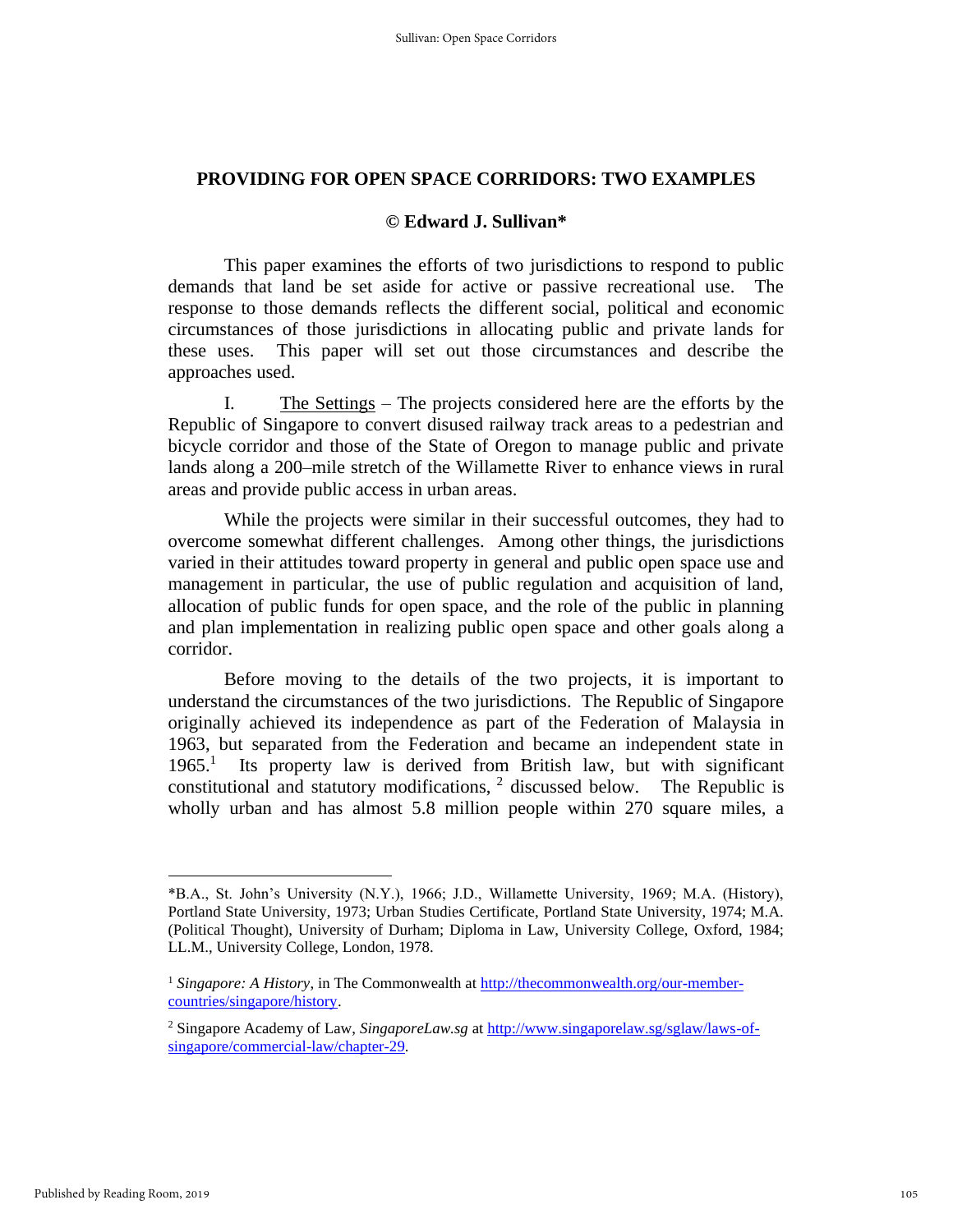population density of 21,430 and an average age of  $40.5<sup>3</sup>$ . The country is a parliamentary democracy with a president as formal head of state, but with power residing in the prime minister and cabinet, with the same party retaining power since independence.<sup>4</sup> Finally, the Republic has found a need for aggressive land acquisition to meet the needs of an expanding population on limited land, $<sup>5</sup>$  so the</sup> power of public agencies has been expanded, at times to the detriment of the legal and economic interests of private landowners.<sup>6</sup>

Oregon is an American state, which for our purposes has similar powers of land acquisition and regulation as Singapore, subject to federal and state constitutional and statutory  $law$ .<sup>7</sup> However, the state differs from most American jurisdictions in adopting a detailed planning regime. In 1973, the Oregon Legislature enacted SB 100, the state's enabling legislation to provide for a

<sup>5</sup> SingaporeSG, *Land Acquisition Act is Enforced: 17th Jun 1967* at [http://eresources.nlb.gov.sg/history/events/1f669eff-bc82-49d1-a27c-2624e4cab8c6.](http://eresources.nlb.gov.sg/history/events/1f669eff-bc82-49d1-a27c-2624e4cab8c6) By 1985, the government owned 76.2% of the land and noted:

The compulsory acquisition of land by the government was effective in keeping the costs of building houses and industrial premises affordable. Cheaper and more effective land acquisition also resulted in better urban planning that facilitated the urban renewal efforts carried out by the Urban Redevelopment Authority and its predecessor the Urban Renewal Department in the central area, which led to the growth of the commercial and business district in downtown Singapore.

In addition, the Republic has an aggressive land reclamation program by which it has added a quarter of its current territory. Subramanian, *How Singapore Is Creating More Land for Itself*, New York Times Magazine (April 20, 2017) at

[https://www.nytimes.com/2017/04/20/magazine/how-singapore-is-creating-more-land-for](https://www.nytimes.com/2017/04/20/magazine/how-singapore-is-creating-more-land-for-itself.html)[itself.html.](https://www.nytimes.com/2017/04/20/magazine/how-singapore-is-creating-more-land-for-itself.html)

<sup>7</sup> The Oregon Encyclopedia, *Land Use Planning* at

[https://oregonencyclopedia.org/articles/land\\_use\\_planning/#.W1y-kC2ZO8U.](https://oregonencyclopedia.org/articles/land_use_planning/#.W1y-kC2ZO8U)

<sup>&</sup>lt;sup>3</sup> Worldometers: Population at [http://www.worldometers.info/world-population/singapore](http://www.worldometers.info/world-population/singapore-population/)[population/.](http://www.worldometers.info/world-population/singapore-population/)

<sup>4</sup> Freedom House, *Freedom in the World 2018*, at [https://freedomhouse.org/report/freedom](https://freedomhouse.org/report/freedom-world/2018/singapore)[world/2018/singapore.](https://freedomhouse.org/report/freedom-world/2018/singapore) While formal democracy exists in the Republic, in practice the People's Action Party "constrains the growth of credible opposition parties and limits freedoms of expression, assembly, and association" by various means. Its political dominance allows the ruling party to achieve its policies more efficiently.

<sup>6</sup> This debate is reflected in a scholarly article tracing the history of compulsory acquisition in Singapore, Chew et al., Compulsory Acquisition of Land in Singapore: A Fair Regime?, 22 Sing. Acad. of L. J. 166 (2010) at [http://journalsonline.academypublishing.org.sg/Journals/Singapore-](http://journalsonline.academypublishing.org.sg/Journals/Singapore-Academy-of-Law-Journal-Special-Issue/e-Archive/ctl/eFirstSALPDFJournalView/mid/513/ArticleId/371/Citation/JournalsOnlinePDF)[Academy-of-Law-Journal-Special-Issue/e-](http://journalsonline.academypublishing.org.sg/Journals/Singapore-Academy-of-Law-Journal-Special-Issue/e-Archive/ctl/eFirstSALPDFJournalView/mid/513/ArticleId/371/Citation/JournalsOnlinePDF)[Archive/ctl/eFirstSALPDFJournalView/mid/513/ArticleId/371/Citation/JournalsOnlinePDF.](http://journalsonline.academypublishing.org.sg/Journals/Singapore-Academy-of-Law-Journal-Special-Issue/e-Archive/ctl/eFirstSALPDFJournalView/mid/513/ArticleId/371/Citation/JournalsOnlinePDF)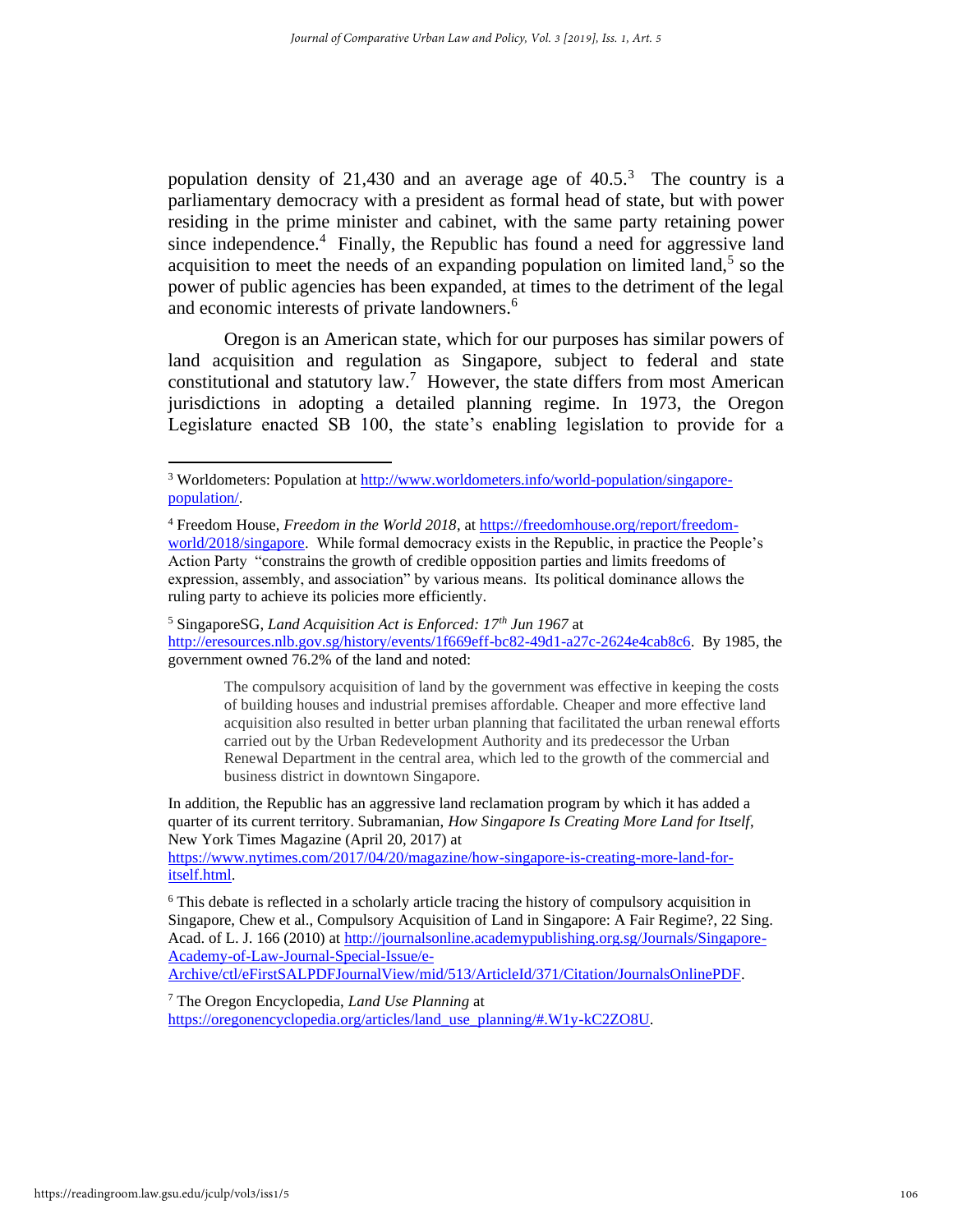comprehensive land use planning and regulatory system. That legislation provided for a state role in comprehensive planning and required that local government (at that time cities and counties, the only general purpose local government entities) adopt binding comprehensive plans and land use regulations to meet standards ("goals") adopted by the newly-created state agency, the Land Conservation and Development Commission (LCDC).<sup>8</sup> As a result, the state can more easily direct land use policy on nonfederal lands within the state. Combined with the power of eminent domain (compulsory acquisition) of private lands with compensation, the public has significant tools to realize public policy goals.<sup>9</sup>

II. The Singapore Rail Corridor -- In 2011, a railroad line that had connected Singapore with the Malaysian Peninsula for almost 100 years ceased operations and a 24km right-of-way running along a north-south axis of the island, reverted to the Singapore government, and discussions over converting it to a green space for recreation and non-vehicular commuting began.<sup>10</sup> The Urban Redevelopment Authority, which had spearheaded most development in the Republic over the half-century, ultimately would be tasked with the disposition of the land. In addition, the Land Transport Authority was tasked with pedestrian and cycling uses in the corridor and the National Parks Board tasked with its recreational aspects. The position of the corridor in this urban area offered many opportunities, as noted when the Republic acquired the corridor:

<sup>8</sup> The new legislation was enacted by 1973 Or. Laws Ch. 80. For a fuller description of the Oregon land use system, *see generally* Edward Sullivan, *The Quiet Revolution Goes West: The Oregon Planning Program 1961-2011,* 45 John Marshall L. Rev. 357 (2012) [hereinafter *Quiet Revolution*]. It is important to note that LCDC merely regulates land use. Any land acquisition must be undertaken by another public agency in the name of the State or a local government.

<sup>9</sup> While the State Parks and Recreation Department (OPRD) has express statutory authority for the "exercise of eminent domain" under OR. REV. STAT. § 390.121(1), that authority is further restricted with regard to acquiring of a scenic easement through eminent domain for the greenway under OR. REV. STAT. § 390.332(4).

<sup>10</sup> City Form Lab, *50 Ways to the Singapore Rail Corridor*, a[t http://cityform.mit.edu/projects/50.](http://cityform.mit.edu/projects/50) The Republic entered into the Points of Agreement (1990) with Malaysia to trade some land in the Singapore port area in return for the Malaysian-owned corridor. *From The Straits Times Archives: Malayan Railway land in Singapore* (October 31, 2014) at

[https://www.straitstimes.com/singapore/transport/from-the-straits-times-archives-malayan](https://www.straitstimes.com/singapore/transport/from-the-straits-times-archives-malayan-railway-land-in-singapore)[railway-land-in-singapore.](https://www.straitstimes.com/singapore/transport/from-the-straits-times-archives-malayan-railway-land-in-singapore) *See also* the news story by the same name in Zaccheus, The Straits Times, September 13, 2014 at<http://www.asiaone.com/singapore/50-ways-rail-corridor> and a discussion of the potential of the corridor in Richards, *Singapore's Rail Corridor: The Secrets of Singapore's Ghost railway Line* (June 30, 2016) at [http://www.traveller.com.au/singapores-ghost](http://www.traveller.com.au/singapores-ghost-railway-an-oasis-of-calm-gmdv48#ixzz5Mac60pp9)[railway-an-oasis-of-calm-gmdv48#ixzz5Mac60pp9](http://www.traveller.com.au/singapores-ghost-railway-an-oasis-of-calm-gmdv48#ixzz5Mac60pp9)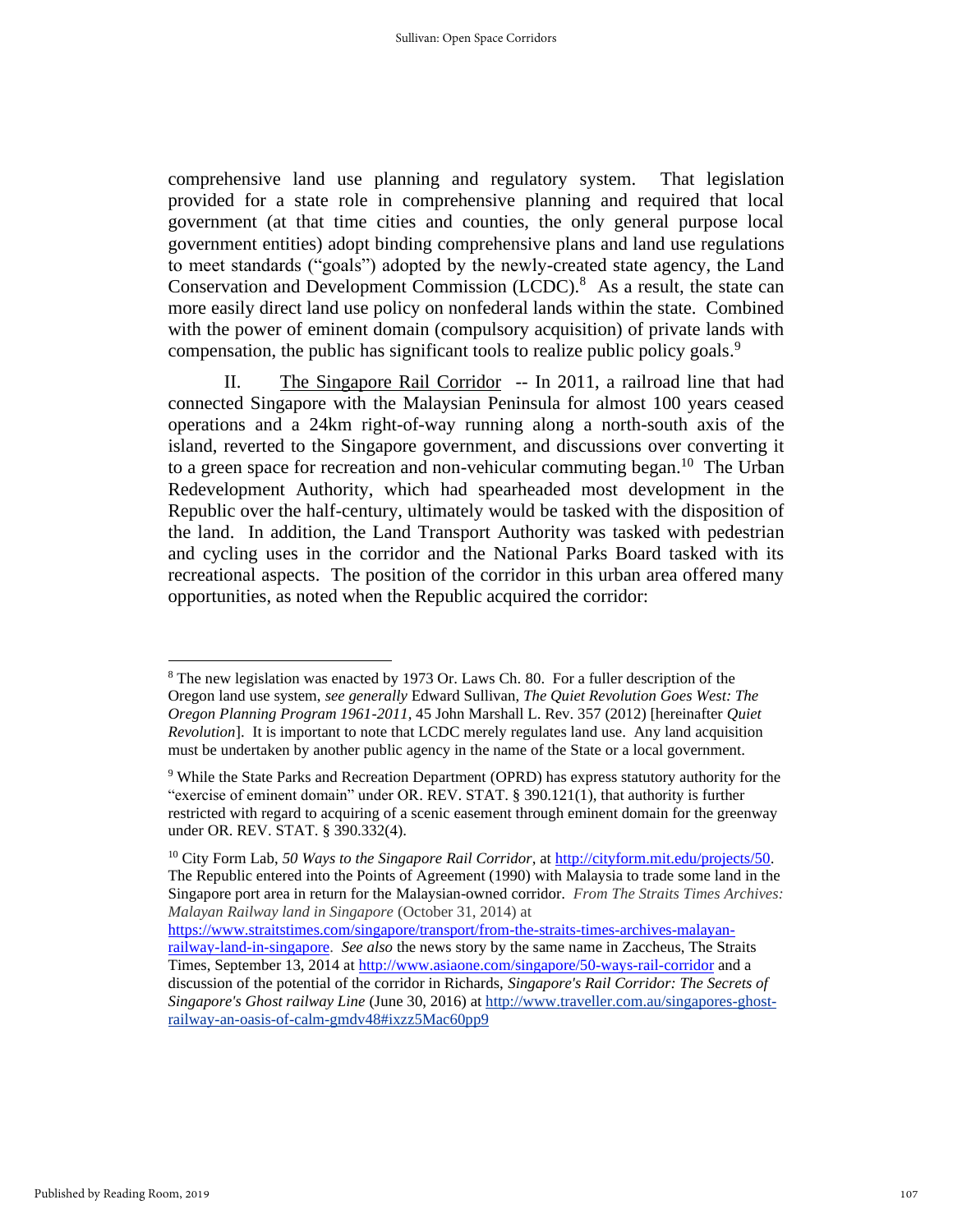Regardless of what the future holds for the corridor, one can hardly overstate the importance of the site for enhancing liveability in Singapore. The sites passed by the corridor contain numerous housing estates, businesses, MRT [Mass Rapid Transit] and bus stops and important cultural institutions in close distance. A great number of residents and employees could potentially benefit from the corridor being developed into a long and seamless park. Enhancing accessibility to the corridor from the surrounding areas will play a crucial role in developing the site. A better-accessed and less restricted corridor would lead to a better integration with the surrounding built environment, maximizing opportunities for people to go to work by bicycle, on foot or even run.<sup>11</sup>

Following a design competition, a Concept Master Plan<sup>12</sup> was approved by the Urban Redevelopment Authority to give direction to future uses and improvements in the corridor.<sup>13</sup> Most of the planned corridor uses will largely be

<sup>11</sup> City Form Lab, note 10, *supra.* On October 21, 2010, before the right-of-way became available, the Nature Society of Singapore proposed that the area be used for open space. Nature Society of Singapore, *The Green Corridor: A Proposal to Keep the Railway Lands as a Continuous Green Corridor* at [https://nss.org.sg/documents/TheGreenCorridor101103.pdf.](https://nss.org.sg/documents/TheGreenCorridor101103.pdf) Given subsequent activity, this proposal resonated well with the authorities. It also had vigorous public support. Communication with Dr. Kevin Tan, Director, Equilibrium Consulting and Adjunct Faculty, National University of Singapore (on file with author).

 $12$  Two types of planning are at issue in dealing with the corridor. According to the Urban Redevelopment Authority, the purpose of the Concept Master Plan, which is reviewed every 10 years, is to

<sup>&</sup>quot;\* \* \* guide Singapore's development over the next half a century, the Concept Plan is used to map out our long-term plans for strategic land use and transportation. Its main aim is to ensure there is sufficient land to meet our long-term needs, while ensuring the people continue to enjoy a quality living environment."

Singapore Urban Redevelopment Authority, *Concept Plan* at [https://www.ura.gov.sg/Corporate/Planning/Concept-Plan.](https://www.ura.gov.sg/Corporate/Planning/Concept-Plan) On the other hand, the Authority defines a Master Plan as:

<sup>\* \* \*</sup> the statutory land use plan which guides Singapore's development in the medium term over the next 10 to 15 years.

It is reviewed every five years and translates the broad long-term strategies of the Concept Plan into detailed plans to guide the development of land and property. The Master Plan shows the permissible land use and density for developments in Singapore.

Both are binding, but it appears by denoting the Rail Corridor Plan as a Concept Master Plan, the Redevelopment Authority has recognized the development as consistent with medium and longterm development goals.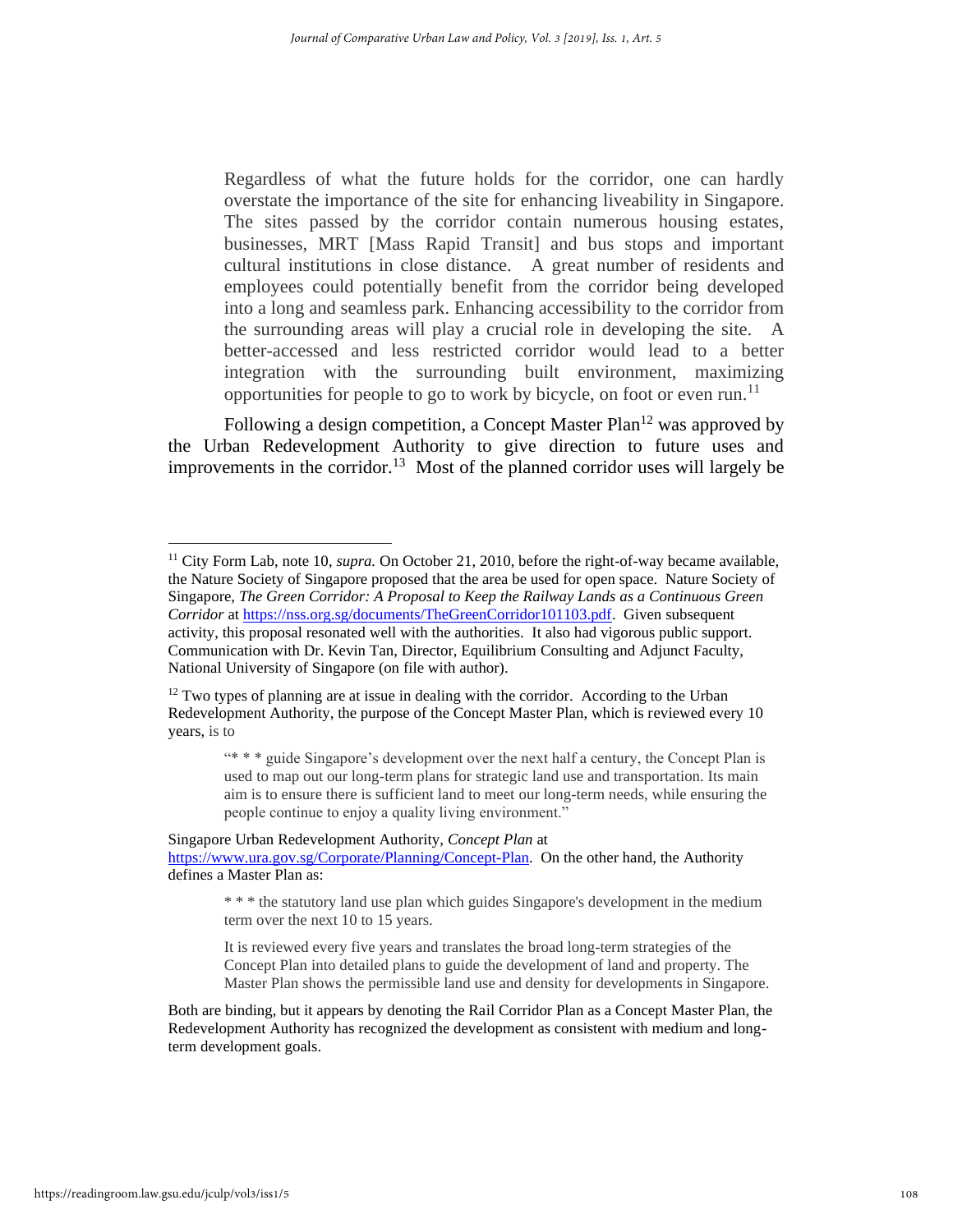completed by 2021, with individual segments completed during this period to implement the Concept Master Plan.<sup>14</sup>

As of mid-2018, the conversion of the rail corridor to public uses appears to be going along well towards Singapore's reinvention of itself from a "Garden in a City" to a "City in a Garden.<sup>15</sup>" The Rail Corridor Plan has multiple objectives:

- Enhancing Areas for Park and Nature
- Increasing Urban Open Spaces
- Connecting People and Improving Transportation Alternatives
- Connecting Singaporeans with their History

<sup>14</sup> For example, the Ministry of National Development proposes to develop the Rail Corridor (Central) area for the following uses:

- Heritage and Culture: Sensitive enhancements to railway heritage structures and improved public access to these sites.
- Biodiversity and Greenery: Distinctive landscape experiences for visitors, and strengthened ecological connection between green spaces.
- Recreation: An inclusive hub with open spaces that cater to a range of recreational activities and needs of different users.

Republic of Singapore Ministry of National Development, *Rail Corridor (Central)* at [https://www.mnd.gov.sg/our-work/engaging-our-communities/rail-corridor.](https://www.mnd.gov.sg/our-work/engaging-our-communities/rail-corridor)

<sup>15</sup> Long-time Prime Minister Lee Kwan Yew framed this objective in 1963.

The ambitious idea was *'to transform Singapore into a city with abundant lush greenery and a clean environment in order to make life more pleasant for the people'* as well as suggesting that litter-free streets pinpoints Singapore out as a well-organised city that would draw increased numbers of tourists and foreign investment.

First Stop Singapore, *From a Garden in a City to a City in a Garden* (January 22, 2016) at [https://www.firststopsingapore.com/us/from-a-garden-in-a-city-to-a-city-in-a](https://www.firststopsingapore.com/us/from-a-garden-in-a-city-to-a-city-in-a-garden/#oXmuUjQUPr8QzHzi.97)[garden/#oXmuUjQUPr8QzHzi.97.](https://www.firststopsingapore.com/us/from-a-garden-in-a-city-to-a-city-in-a-garden/#oXmuUjQUPr8QzHzi.97)

<sup>13</sup> Heng, *Winning Concept Master Plan Chosen for Rail Corridor*, Straits Times, November 9, 2015. The article discusses proposals for various portions of the corridor contains an illustrative map and notes that the winning proposal includes plans for 122 access points into the Rail Corridor and 21 "platforms" that will house amenities such as toilets and rest areas along the 24km stretch**.** *See also* Singapore Urban Redevelopment Authority, *Rail Corridor: Singapore's Green Artery* at [https://www.ura.gov.sg/Corporate/Get-Involved/Shape-A-Distinctive-City/Explore-Our-](https://www.ura.gov.sg/Corporate/Get-Involved/Shape-A-Distinctive-City/Explore-Our-City/Rail-Corridor)[City/Rail-Corridor](https://www.ura.gov.sg/Corporate/Get-Involved/Shape-A-Distinctive-City/Explore-Our-City/Rail-Corridor) and Singapore Ministry of National Development, *Rail Corridor* (2018) at [https://www.mnd.gov.sg/our-work/engaging-our-communities/rail-corridor.](https://www.mnd.gov.sg/our-work/engaging-our-communities/rail-corridor) The various public agencies of the Republic are coordinated through a ministerial process.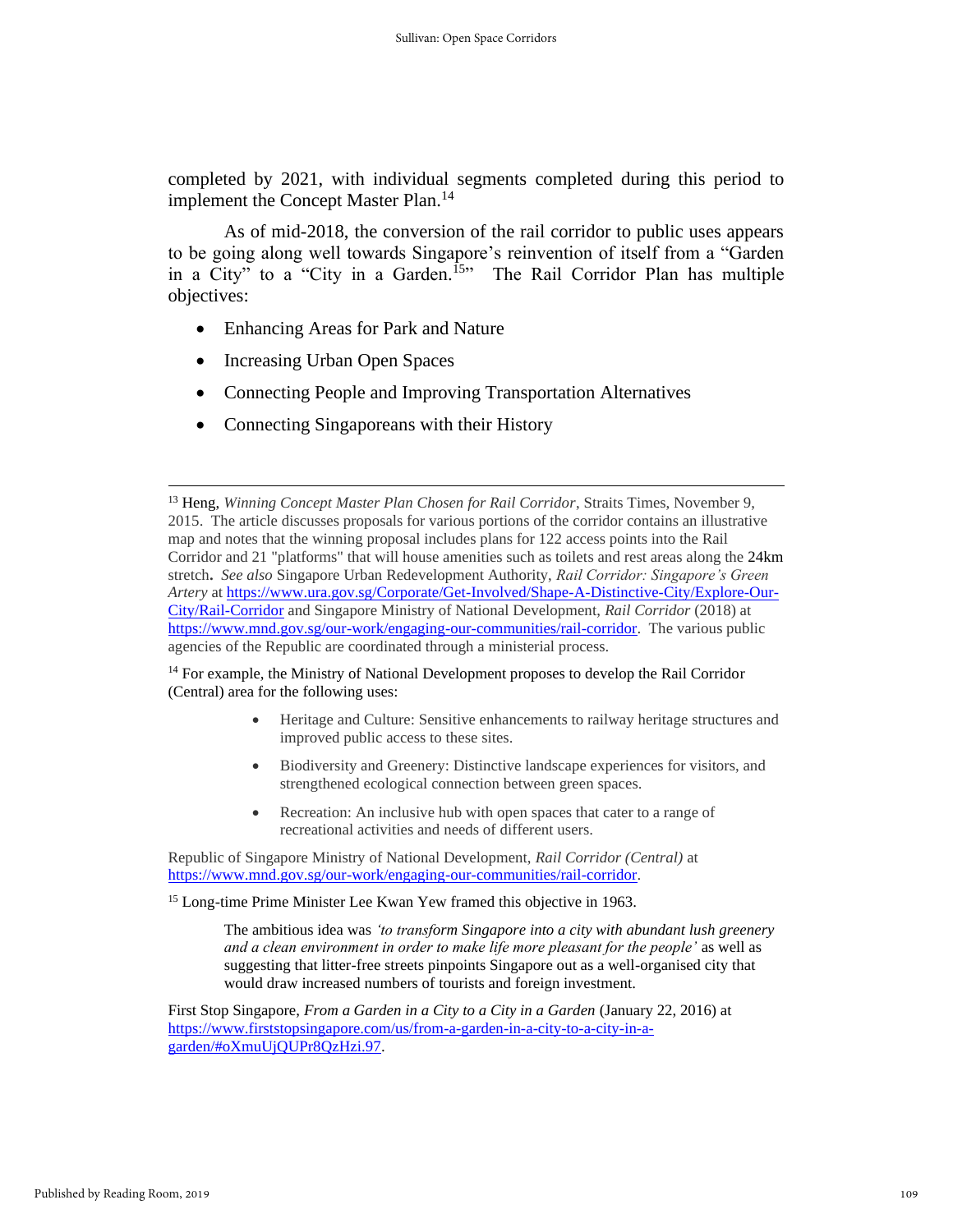Unlike the case with land reclamation, there appears to be general consensus that the corridor should not be converted into housing or other urban development, for which there has been intense competition.<sup>16</sup> Indeed, support has been shown by a "campaign website" apparently supported by the government<sup>17</sup> and an extensive outreach program is in place. $18$  With no land acquisition difficulties to speak of following the agreement reached with the Malaysian government to extinguish that country's interests in the corridor, a strong central government that is willing to make decisions, and a supportive population, the rail corridor project is likely to be completed as planned.

III. Oregon's Willamette River Greenway -- The Willamette River Greenway is a corridor that extends for approximately 200 miles through rural and urban areas of the most populated portions of the state, i.e. from Eugene to Portland.<sup>19</sup> In 1967, before any Greenway system was established, the state legislature declared a policy to protect and preserve the natural scenic and recreational value of the corridor by establishing a Willamette River Park System.<sup>20</sup> Even though

In Oct 2017, NParks announced the formation of a Friends of Rail Corridor community as part of the Friends of the Park scheme. More details of the community structure will be shared when plans are firmed up.

"NParks" refers to the Ministry of National Parks. It may appear odd to Americans that a public agency has formed and may support a project support group. *See also work of a different support group,* The Green Corridor at [http://www.thegreencorridor.org/about/.](http://www.thegreencorridor.org/about/)

<sup>18</sup> Ministry of National Development, *Engaging Our Communities*, note 17, *supra.*

<sup>19</sup> OR. REV. STAT. § 390.310(3).

<sup>&</sup>lt;sup>16</sup> In contrast, the National Environment Agency has announced the exhumation of 45,500 graves in a cemetery to make the land available for other uses. National Environment Agency, *After Death: Choa Chu Kang Cemetery Exhumation Programme* a[t https://www.nea.gov.sg/our](https://www.nea.gov.sg/our-services/after-death/choa-chu-kang-exhumation-programme)[services/after-death/choa-chu-kang-exhumation-programme.](https://www.nea.gov.sg/our-services/after-death/choa-chu-kang-exhumation-programme) *See also Land-Starved Singapore Exhumes Its Cemeteries to Build Roads and Malls* (Guardian, August 7, 2015) at [https://www.theguardian.com/cities/2015/aug/07/land-starved-singapore-exhumes-its-cemeteries](https://www.theguardian.com/cities/2015/aug/07/land-starved-singapore-exhumes-its-cemeteries-to-build-roads-and-malls)[to-build-roads-and-malls.](https://www.theguardian.com/cities/2015/aug/07/land-starved-singapore-exhumes-its-cemeteries-to-build-roads-and-malls)

<sup>&</sup>lt;sup>17</sup> Singapore Ministry of National Development, Engaging Our Communities, Rail Corridor at <https://www.mnd.gov.sg/our-work/engaging-our-communities/rail-corridor> announced on February 28, 2018:

<sup>20</sup> **§** 1, ch. 551, Or. Laws 1967. These early state efforts were largely for the use of public funds to acquire public parks and open space. McLennan, *Public Patrimony: An Appraisal of Legislation and Common Law Protecting Recreational Values in Oregon's State Owned Lands and Waters*, 4. Env. L. 317, 372-373 (1974). The original plan for public control of the corridor was proposed by then-State Treasurer Bob Straub (112 Congressional Record 127 (Sen. Neuberger's remarks, August 4, 1966)), but endorsed by his political opponent and eventual Governor, Tom McCall. Straub then succeeded McCall as Governor and continued this successful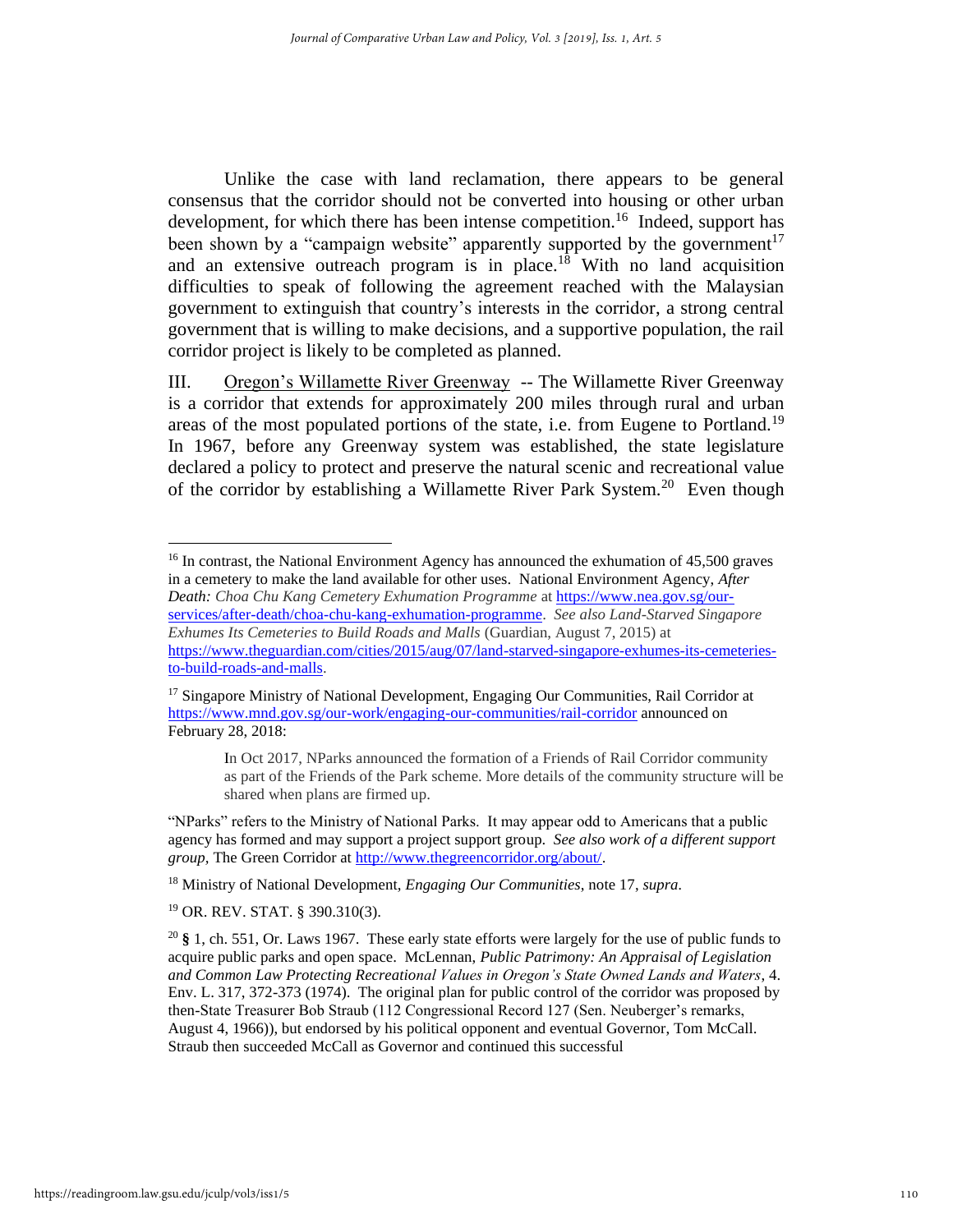the relevant state agency, then the Oregon Highway Commission which directed the Oregon Department of Transportation (ODOT), was prohibited from acquiring property by eminent domain (compulsory purchase), the concerns of riparian owners over conversion of riverfront property to public lands led the legislature in 1973 to limit acquisition efforts and require the Oregon Department of Transportation (ODOT) to set a greenway boundary and devise a plan for the corridor to be known as the Willamette River Greenway.<sup>21</sup>

As noted, Oregon provides for a state role in comprehensive planning, requiring that state agencies and local governments meet statewide goal standards in formulating and administering their programs.<sup>22</sup> LCDC-adopted goals, were similar to state agency rules in that they were enforceable means to carry out certain state policies, such as resource lands preservation and affordable housing.

LCDC not only approved the Greenway Plan,<sup>23</sup> but also adopted a separate Willamette River Greenway Goal,<sup>24</sup> which set out detailed land use standards with an overall statement:

To protect, conserve, enhance and maintain the natural, scenic, historical, agricultural, economic and recreational qualities of lands along the Willamette River as the Willamette River Greenway.<sup>25</sup>

With the LCDC adoption of the Greenway Goal and approval of the Greenway plan, the stage was now set for the Greenway program in which cities and

[https://oregonhistoryproject.org/articles/historical-records/article-willamette-greenway](https://oregonhistoryproject.org/articles/historical-records/article-willamette-greenway-act/#.W2Dgti2ZO8U)[act/#.W2Dgti2ZO8U](https://oregonhistoryproject.org/articles/historical-records/article-willamette-greenway-act/#.W2Dgti2ZO8U) and Schell, *The Willamette Greenway and How It Came to Be*, Oregon Live, April 29, 2017 at

[https://www.oregonlive.com/opinion/index.ssf/2017/04/the\\_willamette\\_greenway\\_and\\_ho.html.](https://www.oregonlive.com/opinion/index.ssf/2017/04/the_willamette_greenway_and_ho.html) 

<sup>22</sup> *See* note 8 and accompanying text.

 $23$  This action was undertaken by an interim order referenced in Goal 15, Part H and codified at OR. ADM. R. § 660-020-0060.

 $24$  OR. ADM. R. § 660-015-0015, hereinafter referred to as "Greenway Goal."

<sup>25</sup> *Ibid.*

program. Netboy, *Willamette River Greenway*, Oregon History Project at

<sup>21</sup> Ch. 558, Or. Laws 1973. *See also* McLennan, note 20, *supra.* The new law defined the Greenway to include at least those lands within 150 feet from the ordinary low water line on each side of each river channel, revised the policy statements to allow for continuation of existing uses, establishing the compatibility of farm use with the Greenway, required local governments to submit plans for Greenway areas within their boundaries to deal with management, lands to be acquired and subsurface mineral rights. The Plan was to be submitted to, and approved by, the State Land Conservation and Development Commission, which deals with state land use matters. OR. REV. STAT. § 390.322. Cities are exempt from the limitations on use of eminent domain in the Greenway.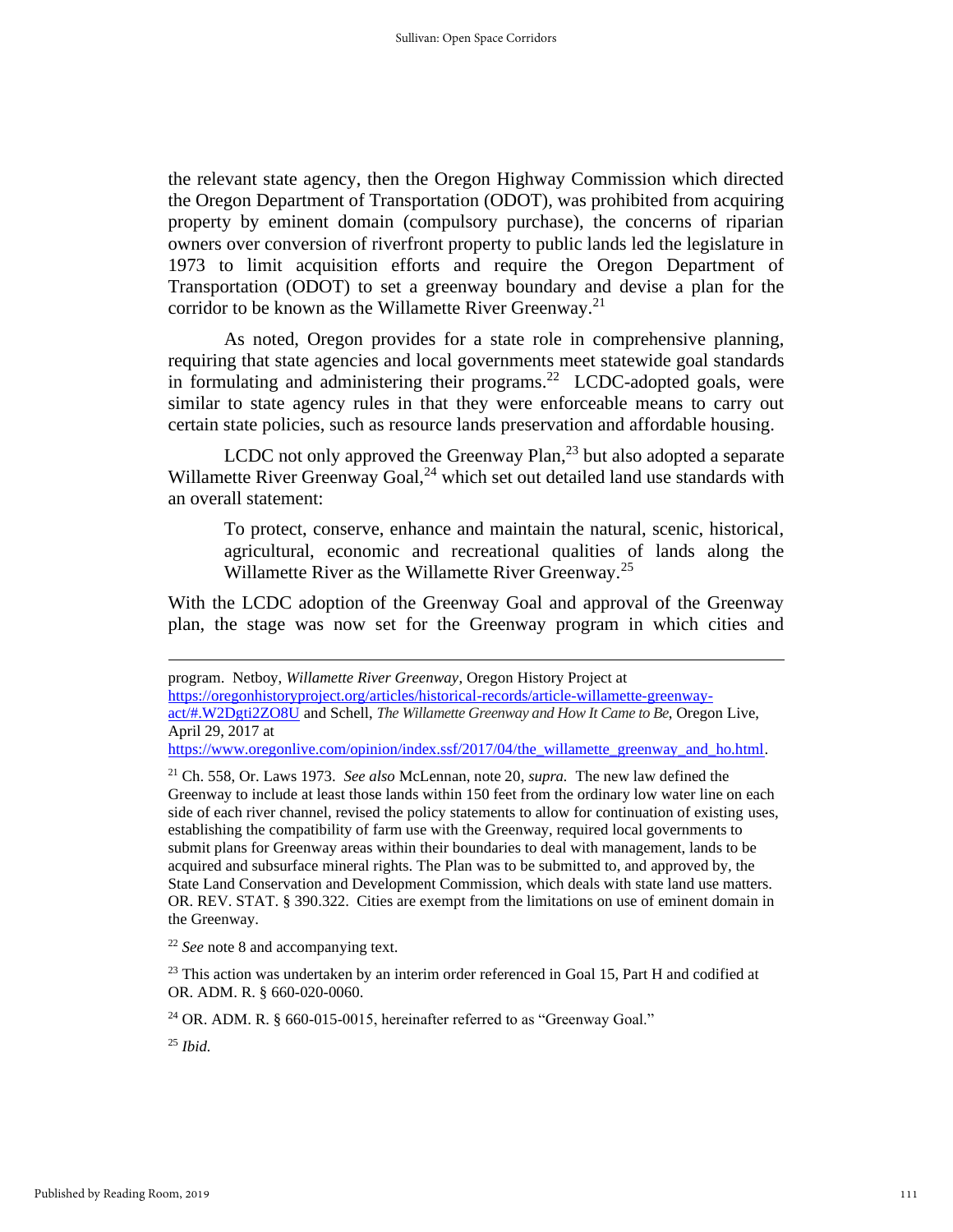counties, which had land use jurisdiction over the river and its adjacent corridor would adopt plans and land use ordinances to regulate these areas. As with the Singapore corridor program, space does not allow for discussion of all of the details and mechanics of the Greenway program. A copy of the Goal is found in the Appendix and summarized section-by-section below:

- A. General Provisions Lawful uses as of December 6, 1975 may continue; however, new development or change or intensification of existing uses must meet local criteria adopted to implement Goal 15 under the Greenway Compatibility Standards under Part F, below. $26$
- B. Inventories and Data Certain existing uses and land capabilities must be inventoried, including agricultural, timber, recreational, and historic sites, as well as lands to be acquired for public use. $27$
- C. Considerations Relevant statutes, goals and plans must be applied, boundaries set, agriculture, recreational use, fish and wildlife habitat uses must be addressed, as well as setbacks from the river and land to be acquired. $28$

<sup>28</sup> Greenway Goal, note 24, *supra.* Part C. Local governments may establish a more extensive greenway corridor or extend the area for compatibility considerations. In general, for rural areas, the preservation of lands for natural resource uses consistent with Goal 3-5 is a consistent refrain of Oregon land use policy. *See e.g., Reeves v. Yamhill County*, 888 P2d 79, 81-82 (1989) and *J. R. Golf Services, Inc. v. Linn County,* 661 P2d 91 (Or. App., 1983). For urban areas, transportation, recreation and public access are similar principles. A frequent issue in urban areas will be requirements to dedicate land for public access or trails and possible conflicts under the Fifth Amendment and *Dolan v. City of Tigard*, 512 U.S. 374 (1994). *West Linn Corporate Park, L.L.C. v. City of West* Linn, 240 P3d 29 (Or., 2010); Kingsley *v. City of Portland*, 55 Or. LUBA 255 (2007). Of course, such arguments may also be made in a rural lands context as well. *See Larson v. Multnomah* County, 25 Or. LUBA 18 (1993) and *Nelson v. Benton County*, 23 Or. LUBA 392 (1992).

<sup>26</sup> Greenway Goal, note 24, *supra.* Part A. The idea was to allow lawful nonconforming uses to continue, but generally to prohibit new uses or "intensifications" of existing uses that would be inconsistent with the Greenway Plan following its adoption.

<sup>27</sup> Greenway Goal, note 24, *supra.* Part B. Reliance on science, in the form of inventories and data, is a characteristic of the Oregon system and is featured in Goals 1 (citizen involvement), 2 (land use planning), 3-5 (agricultural and forest lands and natural resources), 7 (natural hazards and disasters), 8 (recreational uses), 9 (economy of the state), 10 (housing), 11 (public facilities and services), 12 (transportation), 14 (urbanization), and 16-19 (the coastal goals). However, in the case of the Greenway, aside from initial funding to adopt the Willamette River Greenway Plan approved by LCDC in 1978, there has been no further state funding for these efforts. Communication from Amanda Punton, Planning Services Division, Oregon Department of Land Conservation and Development, August 10, 2018 (on file with author).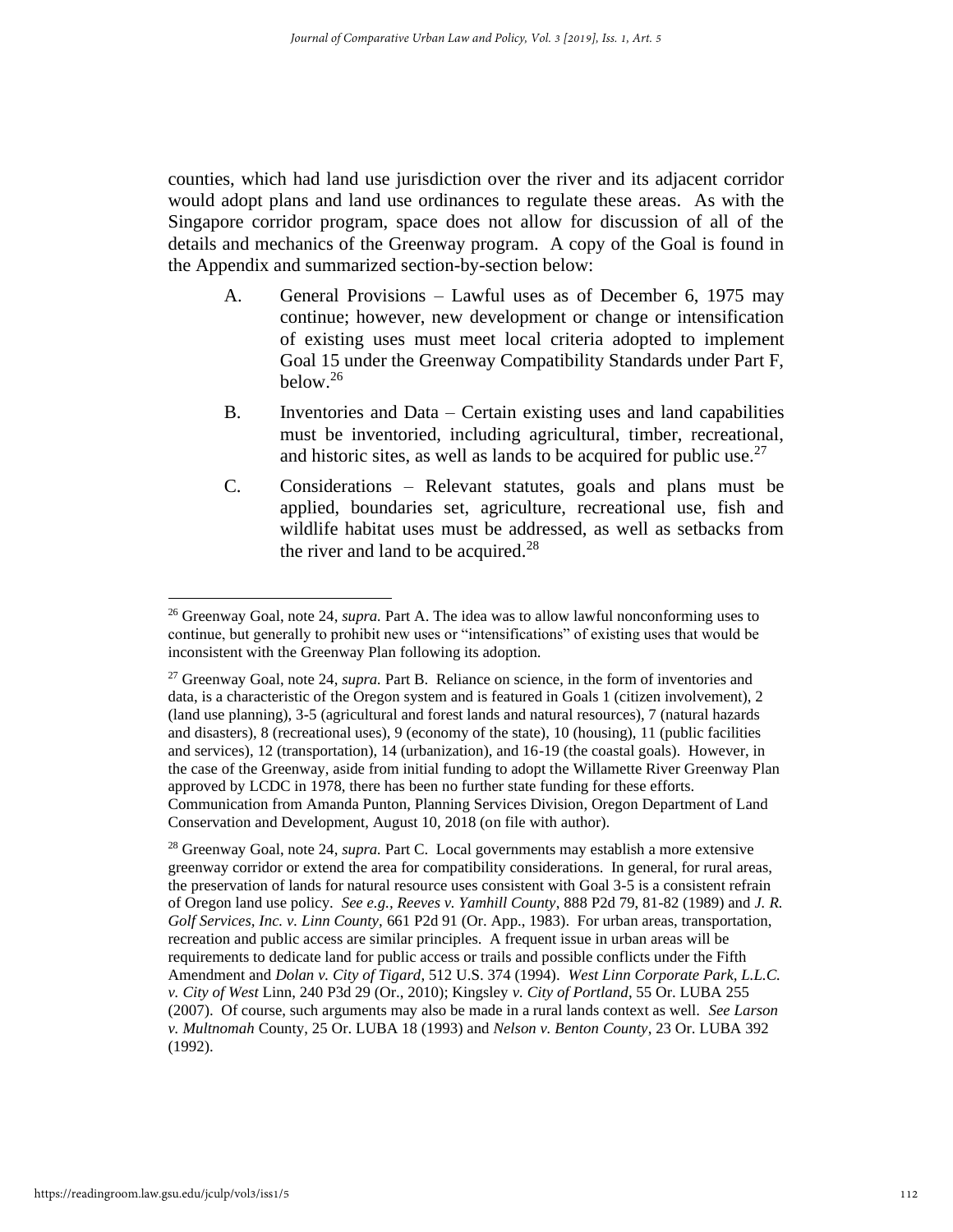- D. Plan Maintenance The State maintains the plan showing Greenway Boundaries, acquisition areas and public access to the river.<sup>29</sup>
- E. Cities and Counties These entities must incorporate the Greenway Plan into their own plans, zoning maps and regulations and other implementation measures, including listing uses allowed and areas to be acquired.<sup>30</sup>
- F. Implementation Measures Greenway Plan consistency is required and includes mapping amendments to existing Greenway boundaries, use of exclusive farm use zoning for agricultural lands, and treatment of open spaces and flood plains, as well as requiring Greenway Compatibility Review for changes or intensification of uses (discussed below). $31$

<sup>29</sup> Greenway Goal, note 24, *supra.* Part D. Before 1980, ODOT, acting through its Parks and Recreation Division administered the State's parks and recreation programs; however Ballot Measure 1 limited the principal source of ODOT revenues, the gasoline tax, to transportation facilities. Ballotpedia, *Oregon Limitations on Uses of Gasoline and Highway User Taxes, Measure* 

*<sup>1 (</sup>May 1980)* at

[https://ballotpedia.org/Oregon\\_Limitations\\_on\\_Uses\\_of\\_Gasoline\\_and\\_Highway\\_User\\_Taxes,\\_Mea](https://ballotpedia.org/Oregon_Limitations_on_Uses_of_Gasoline_and_Highway_User_Taxes,_Measure_1_(May_1980) sure 1 (May 1980). In 1989, the legislature created the Oregon Parks and Recreation Department and transferred ODOT's functions of that nature to that department. *See* Ch. 904, Or. Laws 1989, §§ 18-21 and OR. REV. STAT. § 390.111.

<sup>&</sup>lt;sup>30</sup> Greenway Goal, note 24, *supra*. Part E. All current local Greenway plans are "acknowledged" as consistent with the statewide planning goals. However, under Section G of the Goal, notice of plan amendments or changes or intensification of uses must be given to the State Parks and Recreation Department as the statutory successor to ODOT. Even within cities, where a broader range of uses may be allowed under the Goal, new regulations and rezonings must meet the requirements of the Goal. *See Woodard v. City of Cottage Grove*, 57 Or. LUBA 152, 175-80 (2008) and *Okray v. City of Cottage Grove*, 47 Or. LUBA 297 (2004). A fair number of cases stand or fall on the adequacy of the findings made locally, rather than on the correctness of policy choices. *See Reinert v. Clackamas County*, 57 Or. LUBA 690 (2008); *Cox v. Polk County*, 49 Or. LUBA 78 (2005); *McNern v. City of Corvallis*, 39 Or. LUBA 591 (2001); *Richards-Kreitzberg v. Marion County,* 32 Or. LUBA 76 (1996); *Boldt v. Clackamas County*, 21 Or. LUBA 40 (1991); *O'Brian v. City of West Linn,* 18 Or. LUBA 665 (1990). At present, there are no funds allocated for acquisition of lands within the Greenway. Communication from Amanda Punton, Planning Services Division, Oregon Department of Land Conservation and Development, August 10, 2018 (on file with author).

<sup>31</sup> Greenway Goal, note 24, *supra.* Part F. Effectively, new goal, administrative rule or statutory requirements are imposed on local governments regardless of whether they are contained in local plans and regulations. OR. REV. STAT. § 197.646(3). However, acknowledged plans implement the Goal and their interpretations control. *See, e.g., Kellogg Lake Friends v. Clackamas County*,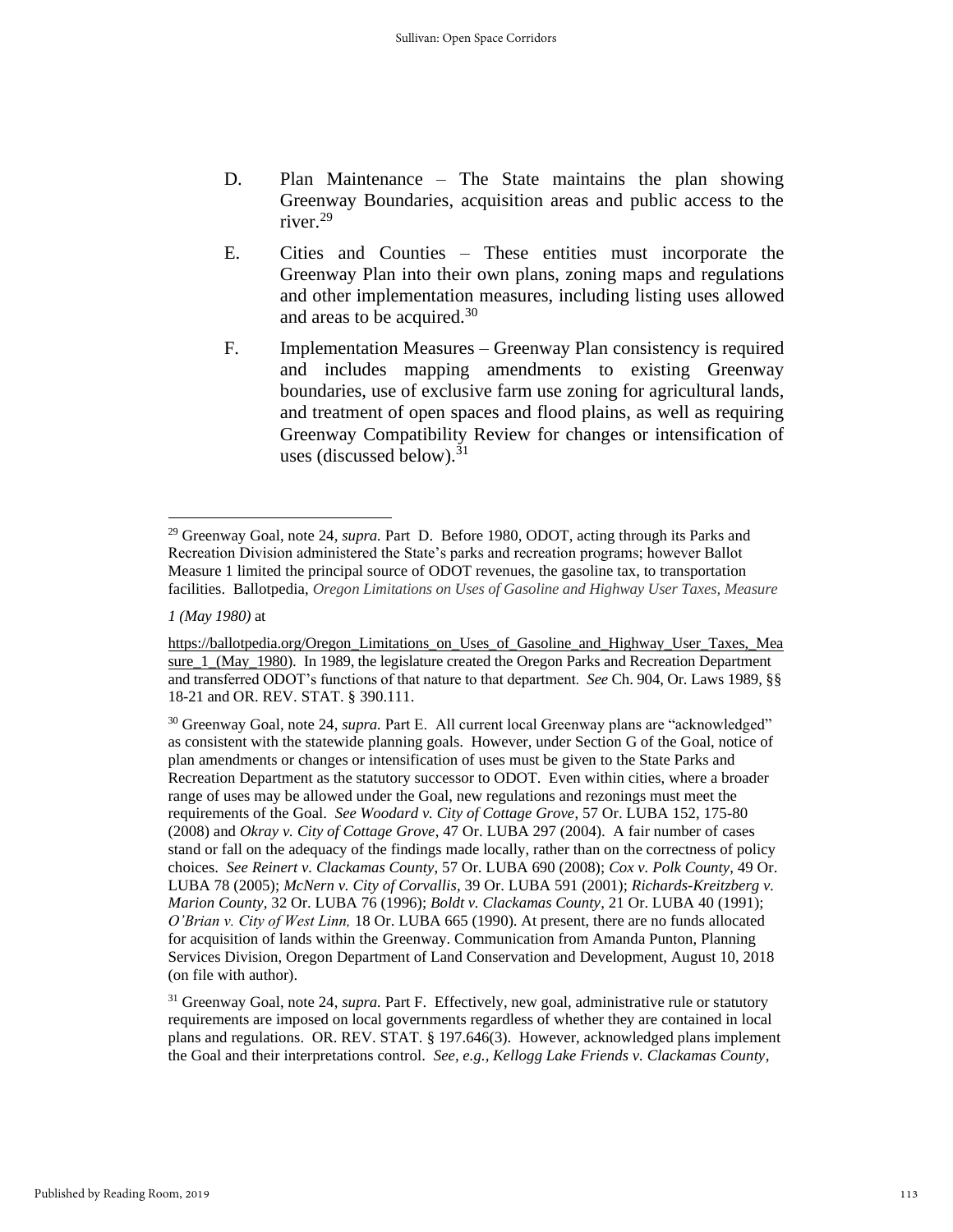- G. Notice to State Regarding Plan Amendments or Changes or Intensifications of Uses– If a local government or state agency considers a change or intensification of use, it must give notice to the State so that the State may participate in (and possibly appeal from) that decision. $32$
- H. State Agency Decision-making State agencies continue their respective roles; however, they must also deal with issues in the Greenway in accordance with Greenway statutes, goals and plans.<sup>33</sup>
- I. Scenic Easements Existing law to expand or contract state authority to acquire scenic easements in the Greenway is unchanged.<sup>34</sup>

The process of amending the greenway boundary is exemplified in a proposal by the City of Portland to do so in 2010 and the careful response of LCDC and its staff to honor both the original greenway boundary and the amendment process. *See* Memorandum to LCDC by Land Conservation and Development Department Director Richard Whitman dated August 10, 2010 re: City of Portland Request to Amend Willamette River Greenway Boundary at [https://www.oregon.gov/LCD/docs/rulemaking/090110/item8\\_prop\\_amend\\_willamette\\_river\\_gre](https://www.oregon.gov/LCD/docs/rulemaking/090110/item8_prop_amend_willamette_river_greenway_plan_boundary.pdf) enway plan boundary.pdf.

As a practical matter, the LCDC staff assigned to monitor Greenway activity reports states that the Oregon Department of Parks and Recreation (OPRD), which succeeded to ODOT usually does nothing with the notices unless a local government proposes to amend the Greenway boundary, in which case it attempts to discourage that proposal. More importantly, OPRD may request, but is not entitled to receive Greenway Compatibility notices from local governments.

<sup>33</sup> Greenway Goal, note 24, *supra.* Part H. Oregon requires subordination of state agency plans and activities to acknowledged local plans in OR. REV. STAT. § 197.180.

<sup>34</sup> Greenway Goal, note 24, *supra.* Part I. However, it is important to reiterate the role of the local comprehensive plan and, in the context of this article, the plan's Greenway Element, which

<sup>773</sup> P2d 23, 24 (Or. App., 1989) (local ordinance that calculated setback from Willamette River, rather from more proximate lake, upheld.)

<sup>32</sup> Greenway Goal, note 24, *supra.* Part G. This process is detailed in OR. ADM. R. [§ 660-020-](https://secure.sos.state.or.us/oard/viewSingleRule.action;JSESSIONID_OARD=9fMVYZt9E9Xu39SJSJuxFyQC205tME-jlapfctesuQmWD_8AQxg0!-1397433681?ruleVrsnRsn=175644) [0065](https://secure.sos.state.or.us/oard/viewSingleRule.action;JSESSIONID_OARD=9fMVYZt9E9Xu39SJSJuxFyQC205tME-jlapfctesuQmWD_8AQxg0!-1397433681?ruleVrsnRsn=175644)**.** In *Allen v. City of Portland,* 742 P2d 701 (Or. App., 1987), a local determination that an exception to Goal 15 was not required to allow a non-recreational use in a city was upheld by the Oregon Court of Appeals. The City allowed a fill (which was permitted by the Goal and its implementing ordinances), but used that fill to provide additional land to meet setback requirements for a highway ramp. Because the fill was allowed and would obviate the need for an exception for the setback, the local decision was affirmed. However in *Oregon Department of Parks and Recreation v. City of Portland*, 772 P2d 435, 436-37 (Or. App., 1989), the Court of Appeals explained that, in a review as to whether there was substantial evidence in the whole record to support a fact, the City did not bear the burden of demonstrating the evidence it relied upon was "substantial;" the reviewing tribunal must make that determination without placing the burden on the parties defending the decision.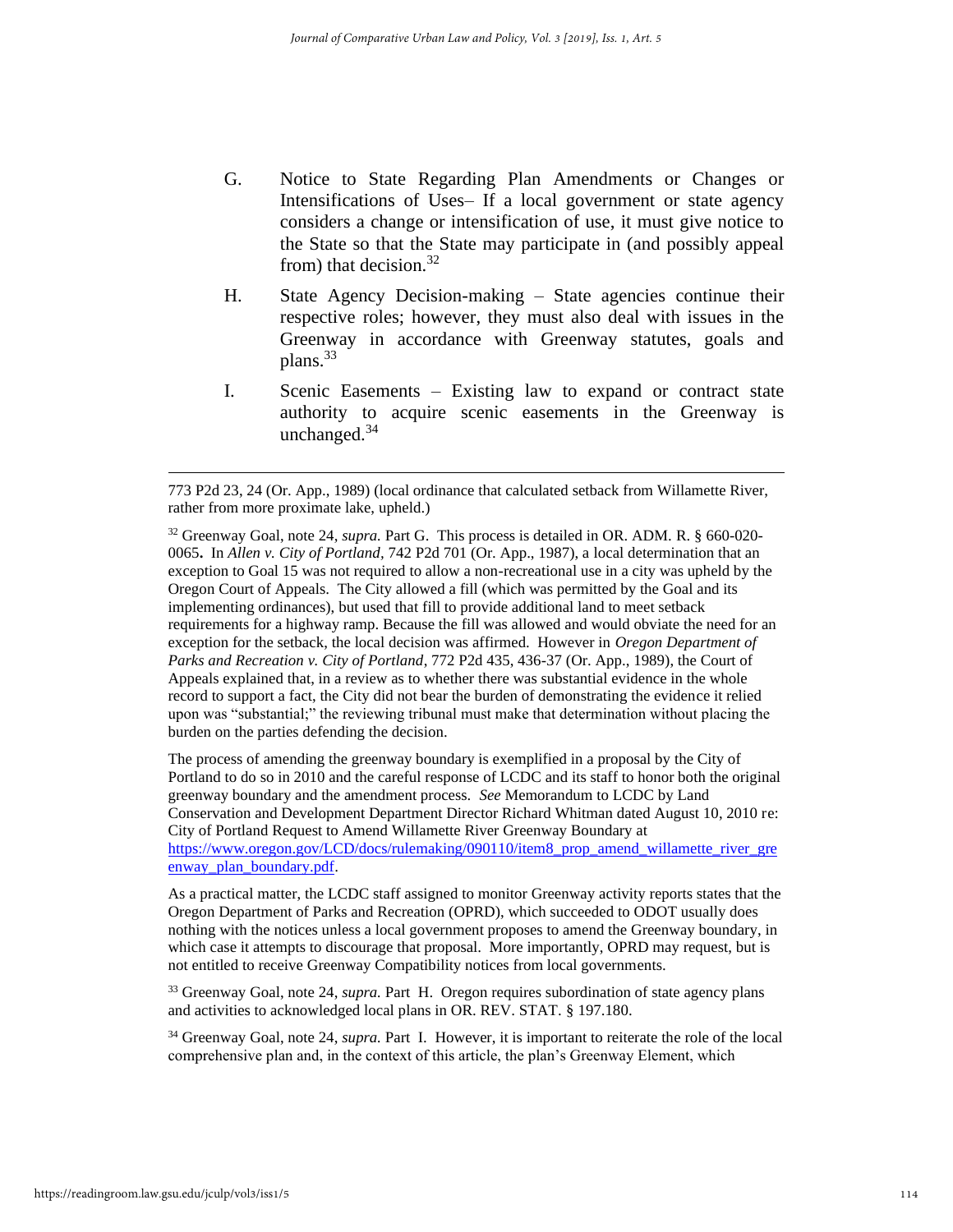- J. Trespass Similarly, the Goal does not authorize trespass onto private lands without easements or other arrangements.<sup>35</sup>
- K. Definitions Issues important for implementation of the Goal are set out, including "committed lands" (usually resource lands lawfully and physically committed to non-resource use, such as rural subdivisions on farm or forest lands), change of use and intensification of use. $36$

IV. Comparison of the Models – Despite their somewhat similar origins in common law property law, the two examples considered here differ in their approaches to a common end of providing for open space preservation and use:

- 1. The physical setting and nature of the activity– Singapore is a firstworld urban area, which has incidental open space. However, the projected population growth of the Republic puts open space at a premium that must be planned for in order for those areas to be preserved and used. The Willamette Valley in Oregon is much larger and has vastly smaller urban lands, both now and in the immediate future, so that an urban-rural division (with regard to land uses and conflicts with open space) will continue to be an issue. Similarly, public perceptions of open space needs will also differ, due especially to the premium of available land in Singapore and the fact that a public agency owned the land and undertook a project to develop the same. For the most part, the Oregon activity was in the form of regulating private lands.
- 2. The spaces preserved The existence of a publicly owned linear corridor (and the historical presence of railroad tracks) in Singapore provides a ready-made object for public use.<sup>37</sup> While

<sup>35</sup> Greenway Goal, note 24, *supra.* Part J. Rural landowner concerns over trespass has been a significant factor in Greenway policy in Oregon. McLennan, note 20, *supra.* at 372-73.

<sup>36</sup> Greenway Goal, note 24, *supra.* Part K. In *Gunderson, LLC v. City of Portland*, 290 P3d 803 811 (Or., 2012), the Oregon Supreme Court resolved the statutory construction issue of whether there was a negative inference that may be drawn from state and local authority to regulate changes or intensifications of uses to conclude that uses lawfully existing in 1976 were exempt from further regulation, rejecting that argument.

**<sup>37</sup>** In the United States, there is a body of case law arising from the conversion of land awarded to railroads for extending service to the American West from railroad to non-railroad use, as the railroad was operated by government agencies. Depending on many factors including the terms of the award, these lands may revert to the federal government, to the states or to adjacent property

controls not only local land use regulations, but also local government actions. *Willamette Oaks, L.L.C. v. City of Eugene*, 46 Or. LUBA 813 (2004) (failure to list subject property on list of properties to be acquired may be fatal to eminent domain action).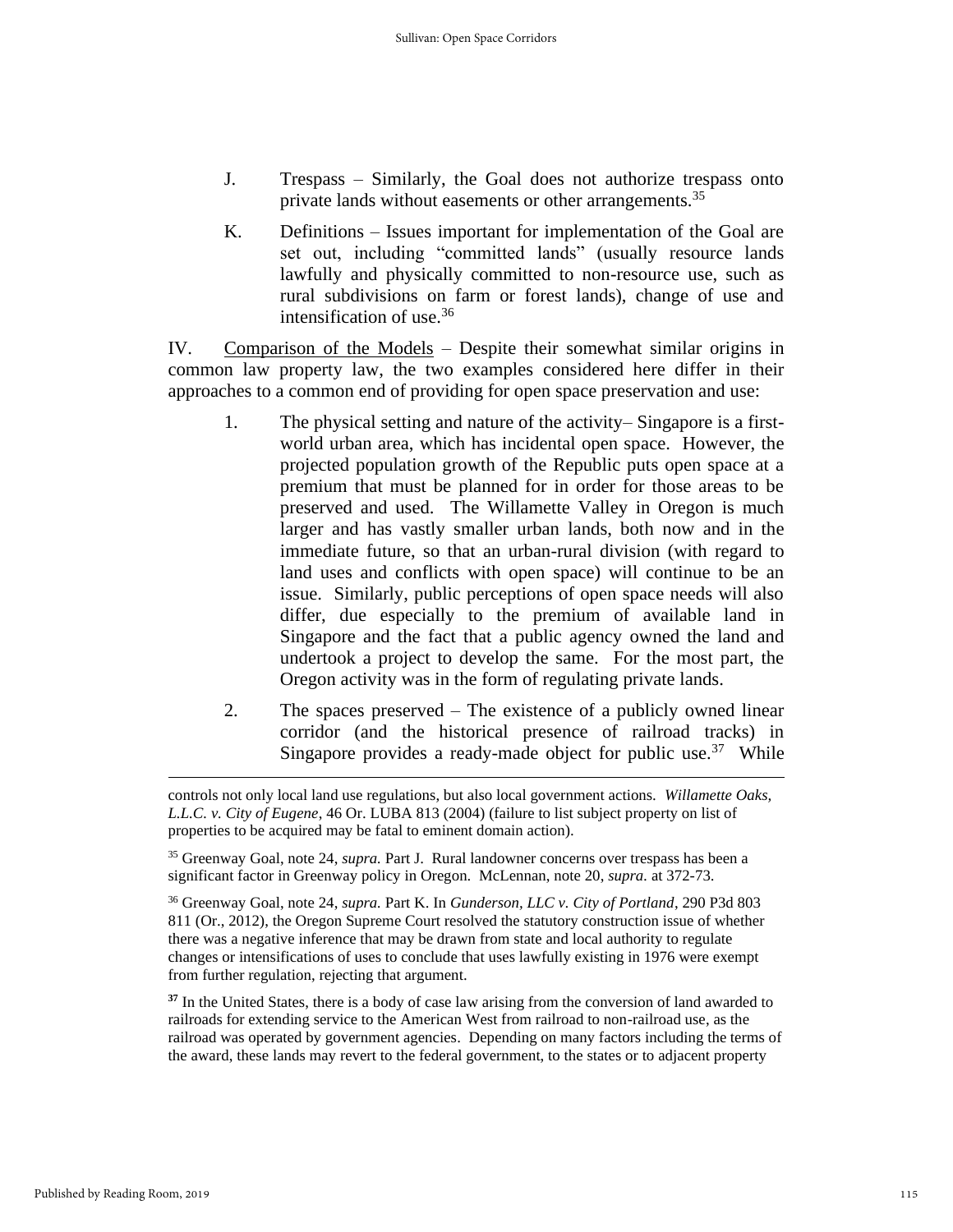areas may be added or taken away from the original corridor, there remains a specific area for planning and utilization. Initially, the Willamette River Greenway was legislatively delineated, and with some exceptions, included lands within 150 feet of the ordinary low water line of the river, but has been revised slightly under subsequent state agency and local actions.

The changing function of the Oregon Greenway focuses on new treatment of certain areas. While resource protections provided by Goals 3 (agricultural lands) and 4 (forest lands) would likely prevent most non-resource related development in rural areas in any event, lands adjacent to rivers may also be desirable for pedestrian or bicycle paths or for park acquisitions. Those urban lands may be developed for private use, but frequently there are open space design and public path issues under Greenway Goal implementation measures that arise in a development approval context.<sup>38</sup>

- 3. Perceptions of Open Space Because open space competes with other potential uses in Singapore, public agencies and citizens focus directly and immediately on its planning and preservation. While Oregon has more area, the demand for a state role in the Willamette River Greenway arises largely from the more populated areas of the state and initially resulted in less consensus over the state role in planning, land acquisition, and public access. As discussed below, a wholly different view of property rights is also a significant factor.
- 4. The Role of Citizen Involvement While Singapore is a parliamentary democracy the leadership in the Republic tends to be decisive in advancing government programs. In the case of the rail corridor, the government acquired the land and agreed with a public consensus that the land should generally be used for open space. However, it was the government that delegated to the

owners or may be retained by the railroads. If there is a claim that these lands are private and a public agency seeks to use those lands for public purposes (such as pedestrian or bicycle paths), there may be trespass, quiet title or takings litigation over the same. *See, e.g., Preseault v. United States*, 100 F.3d 1525 (1996); Ferster, *Rails-to-Trails Conversions: A Legal Review*, 58 Planning and Environmental Law, No. 9, p. 3 (September, 2006).

<sup>&</sup>lt;sup>38</sup> Communication from Amanda Punton, Planning Services Division, Oregon Department of Land Conservation and Development, August 10, 2018 (on file with author).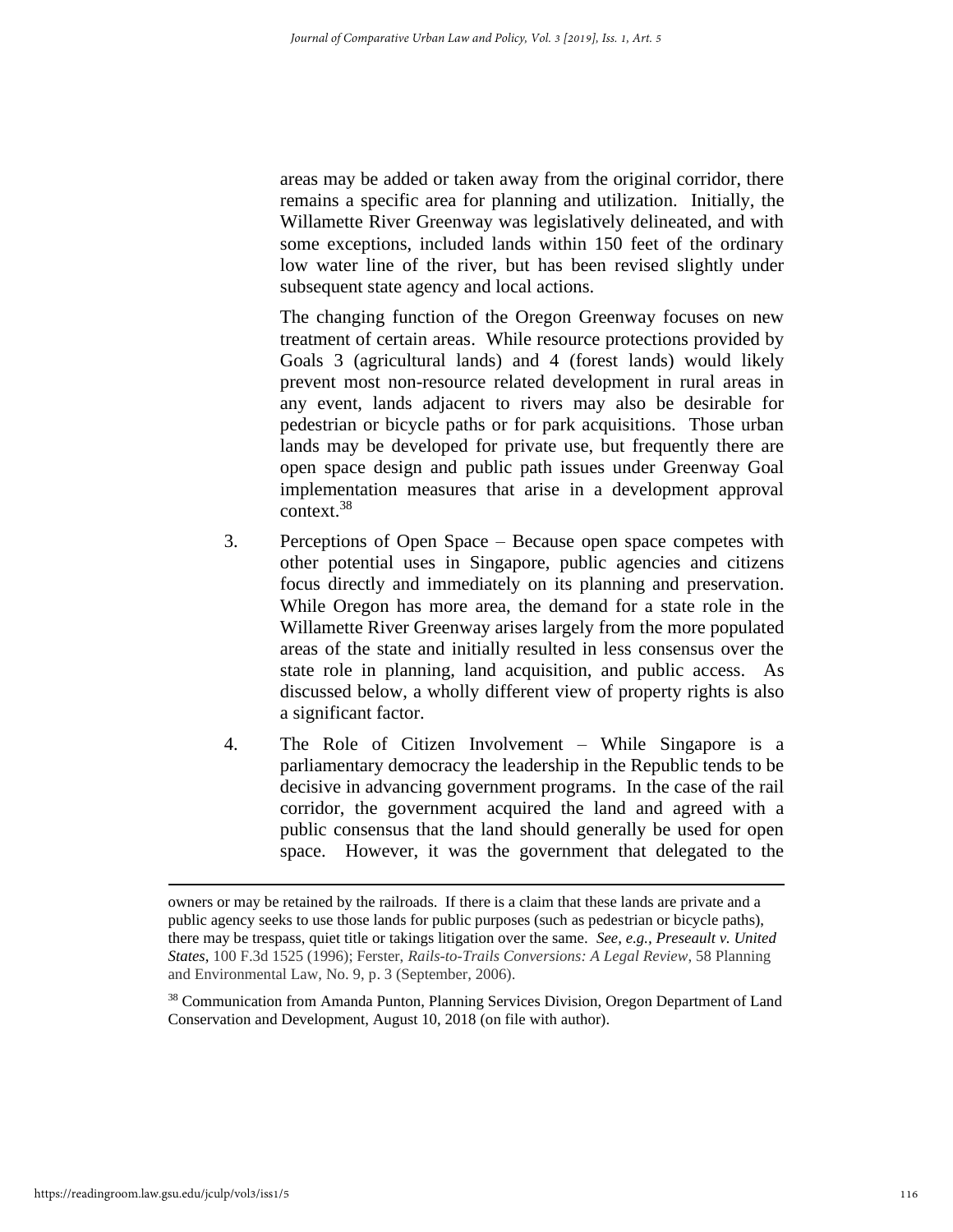various ministries the several components of the planned corridor uses and supported the formation of public advisory committees for the ultimate plans and uses. In contrast, Oregon has moved in fits and starts on the state role in the Greenway, beginning with providing a vehicle for public funding, to supporting, then limiting, public acquisition efforts, and then supporting a combination of limited public acquisition and land use regulations that differed in their impacts, depending on the urban or rural nature of the specific area.<sup>39</sup> And while citizen involvement is a stated desideratum in the Oregon planning program, the longstanding acceptance of the Greenway infrequently generates controversy.

5. Attitudes towards property and regulation -- As noted above, the dearth of available space caused Singapore to appraise real property to be acquired by the public at fairly low values. Combined with the relative ease of acquisition (and in this case, the corridor did not have significant land costs, other than those negotiated with the Malaysian government) and the fact that the corridor was already publicly owned when planning for ultimate uses began, the focus in Singapore was on planning and plan implementation. Given its structure and politics, it is much easier for the government to "get things done" in Singapore, whereas public consensus is more difficult to achieve in Oregon and regulation is more restrained by political and constitutional considerations.

Indeed, Oregon's situation was much more complex. For one thing, there is a strongly held view of the importance of private property rights. And while the public owned park properties and had a limited number of view and other easements over the approximate 200-mile corridor; most of the lands were and are in private ownership and much of those were in rural areas, where landowners had deep suspicions as to the nature of regulations to be encountered and whether those regulations were a prelude to the public tramping across their lands they maintain. To a large extent, the existence of the Greenway Plan at the state and local

<sup>&</sup>lt;sup>39</sup> Actual land acquisition has not been funded by the state, so that program generates little controversy. Communication from Amanda Punton, Planning Services Division, Oregon Department of Land Conservation and Development, August 10, 2018 (on file with author).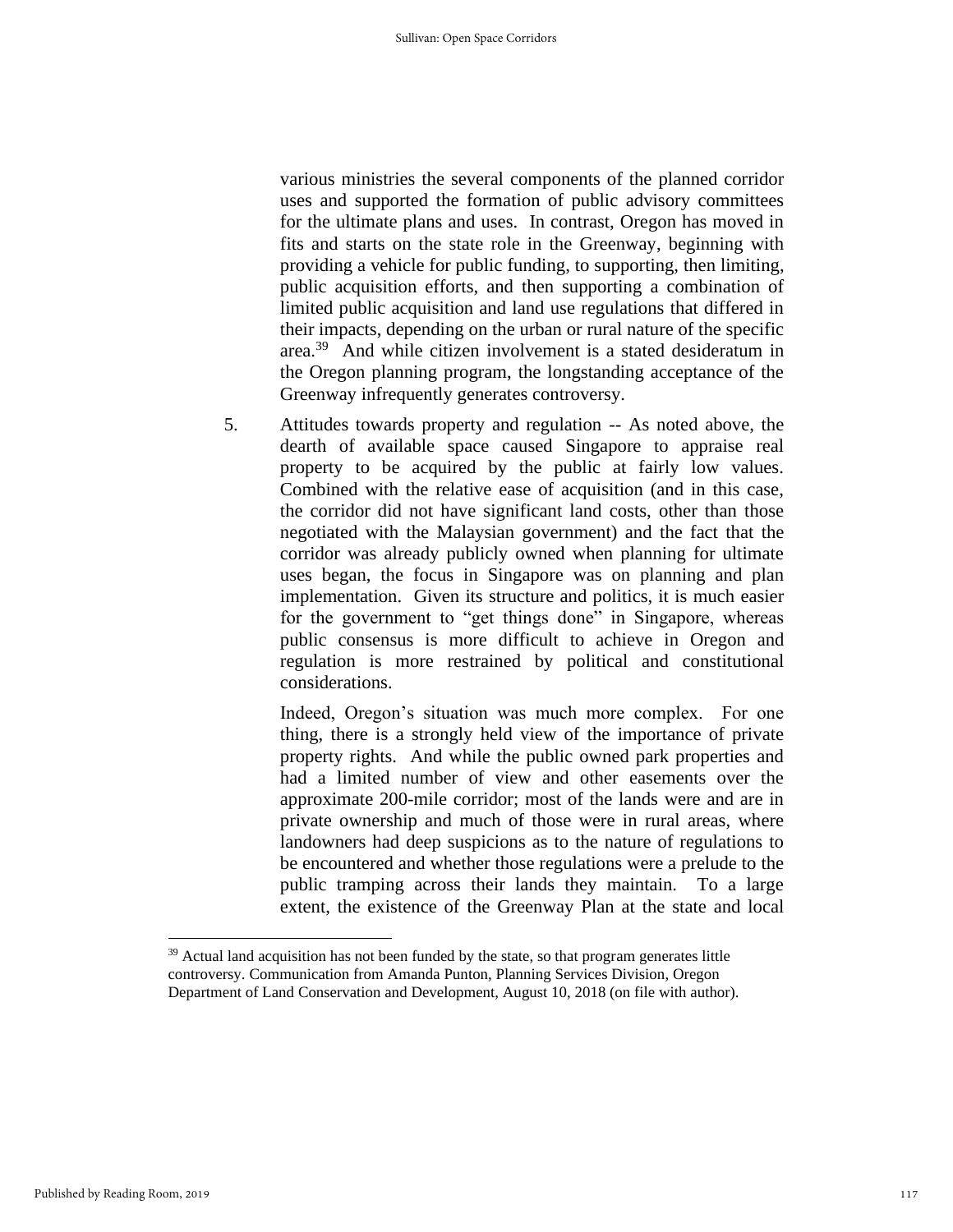levels and a legislative policy limiting acquisition, disfavoring trespass, and providing an even-handed approach to public and private uses in the Greenway have alleviated those concerns. Legal conflicts are more likely to occur as urban entities attempt to acquire easements for public corridors.

6. Funding – Singapore appears to be committed to completion of the rail corridor project and ongoing maintenance of those improvements. Oregon sets budget priorities every two years, so that supporting state regulatory and planning support for the Greenway is always an issue and may be reduced if circumstances require.<sup>40</sup> Similarly, acquisition of land or interests in land by the public may be reduced or temporarily eliminated more easily.

V. Conclusion – Singapore and Oregon represent different approaches to public planning, acquisition and maintenance of open space. Some of this is happenstance and circumstantial, such as the public or private or the urban or rural natures of the lands at issue. Some of it can be traced to the very different views of private property from an economic, social and political perspective. Each system is politically efficient and "works" in the medium of the felt social needs of its respective circumstances. But both models provide alternatives that are valuable to other jurisdictions facing open space needs.

# **APPENDIX A**

GOAL 15: WILLAMETTE RIVER GREENWAY (OAR § 660-015-0005)

To protect, conserve, enhance and maintain the natural, scenic, historical, agricultural, economic and recreational qualities of lands along the Willamette River as the Willamette River Greenway.

 $40$  In fact, state funding for land acquisition in the Greenway has not been proposed for many years, nor is there much public support for these efforts. What appears effective is a combination of resource lands regulation in rural areas that has the incidental effect of enhancing visual experiences from the river and urban transportation plans that provide a basis for exacting pedestrian and bicycle paths when new development occurs in riparian areas. Communication from Amanda Punton, Planning Services Division, Oregon Department of Land Conservation and Development, August 10, 2018 (on file with author).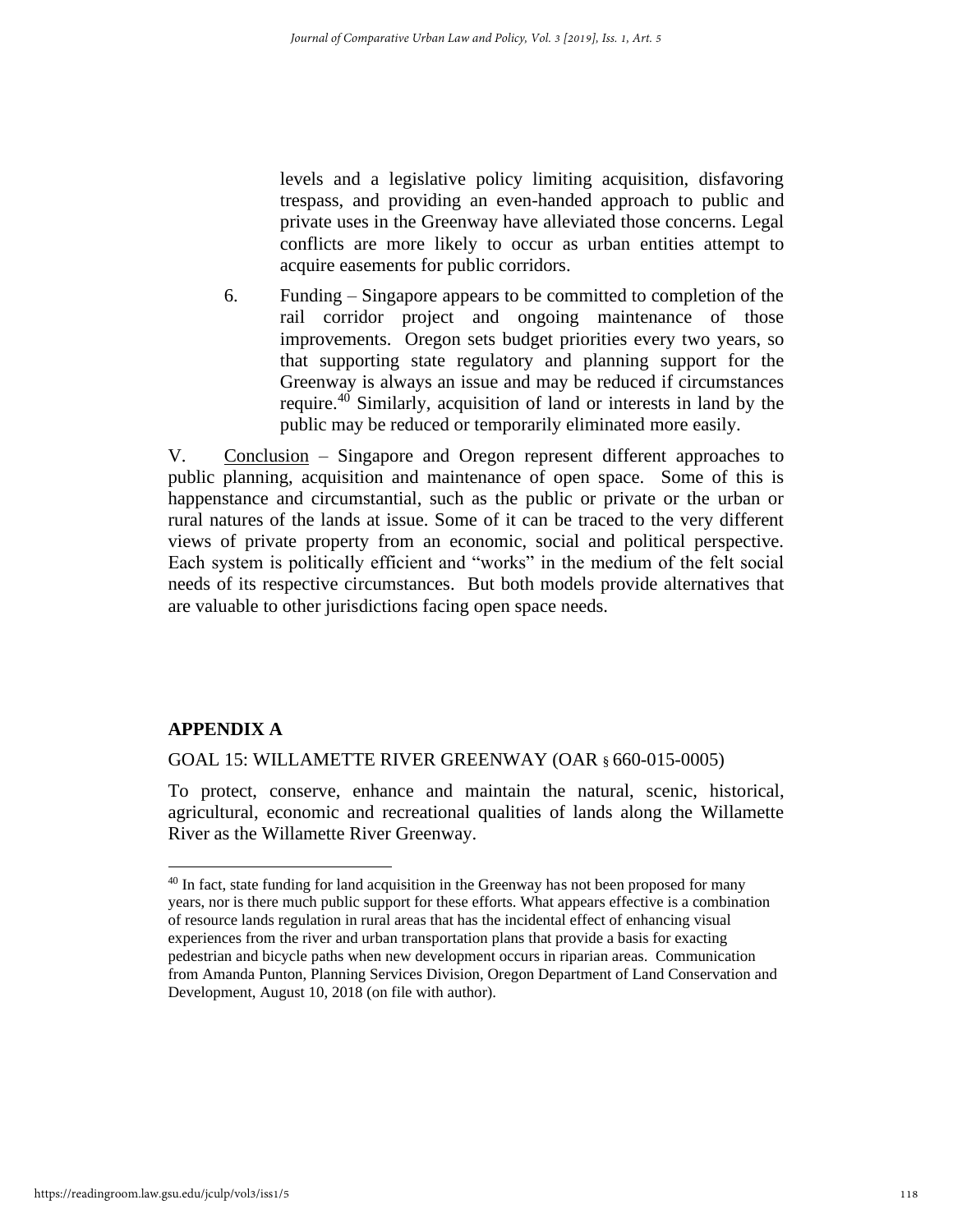# A. GENERAL

1. The qualities of the Willamette River Greenway shall be protected, conserved, enhanced and maintained consistent with the lawful uses present on December 6, 1975. Intensification of uses, changes in use or developments may be permitted after this date only when they are consistent with the Willamette Greenway Statute, this goal, the interim goals in ORS 215.515(1) and the statewide planning goals, as the case may be, and when such changes have been approved as provided in the Preliminary Greenway Plan or similar provisions in the completed plan as appropriate.

2. The Willamette Greenway Program shall be composed of cooperative local and state government plans for the protection, conservation, enhancement and maintenance of the Greenway, and of implementation measures including management through ordinances, rules, regulations, permits, grants as well as acquisition and development of property, etc. It shall also become a part of all other local and state plans and programs within and near the Greenway.

3. The Greenway Program shall include:

a. Boundaries within which special Greenway considerations shall be taken into account;

b. Management of uses on lands within and near the Greenway to maintain the qualities of the Greenway;

c. Acquisition of lands or interests in lands from a donor or willing seller or as otherwise provided by law in areas where the public's need can be met by public ownership.

# B. INVENTORIES AND DATA

Information and data shall be collected to determine the nature and extent of the resources, uses and rights associated directly with the Willamette River Greenway. These inventories are for the purpose of determining which lands are suitable or necessary for inclusion within the Willamette River Greenway Boundaries and to develop the plans and management and acquisition programs.

Each of the following items shall be inventoried as it relates to the Greenway objectives:

1. All agricultural lands as provided in Goal 3. This includes all land currently in farm use as defined in ORS Chapter 215.203(2);

2. All current aggregate excavation and processing sites, and all known extractable aggregate sources;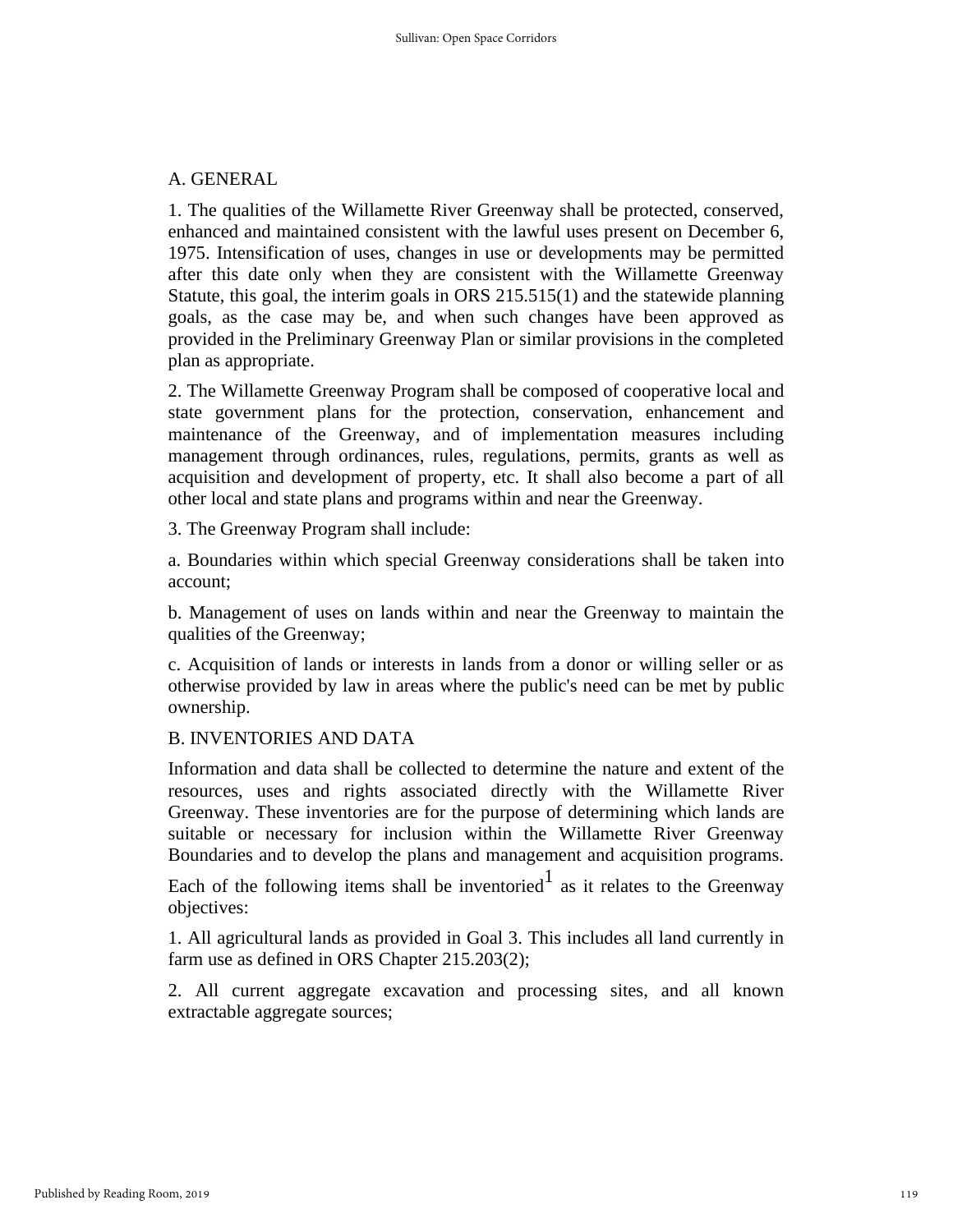When information on such items is not available through previous studies, information will be maintained by the agencies for those portions of the plan for which they are responsible. This requirement shall not limit units of government from collecting information on other items.

3. All current public recreation sites, including public access points to the river and hunting and fishing areas;

4. Historical and archaeological sites;

5. Timber resources;

6. Significant natural and scenic areas, and vegetative cover;

- 7. Fish and wildlife habitats;
- 8. Areas of annual flooding and flood plains;
- 9. Land currently committed to industrial, commercial and residential uses;
- 10. The ownership of property, including riparian rights;
- 11. Hydrological conditions;
- 12. Ecologically fragile areas;
- 13. Recreational needs as set forth in Goal 8;
- 14. Other uses of land and water in or near the Greenway;

15. Acquisition areas which include the identification of areas suitable for protection or preservation through public acquisition of lands or an interest in land. Such acquisition areas shall include the following:

a. Areas which may suitably be protected by scenic easements;

b. Scenic and recreational land for exclusive use of the public;

c. Sites for the preservation and restoration of historic places;

- d. Public access corridor;
- e. Public parks;
- f. Ecologically fragile areas; and

g. Other areas which are desirable for public acquisition may also be identified if the reasons for public acquisition for the Greenway are also identified.

# C. CONSIDERATIONS AND REQUIREMENTS

The Oregon Department of Transportation (DOT) Greenway Plan, the portions of each city and county comprehensive plan within the Greenway, and the portions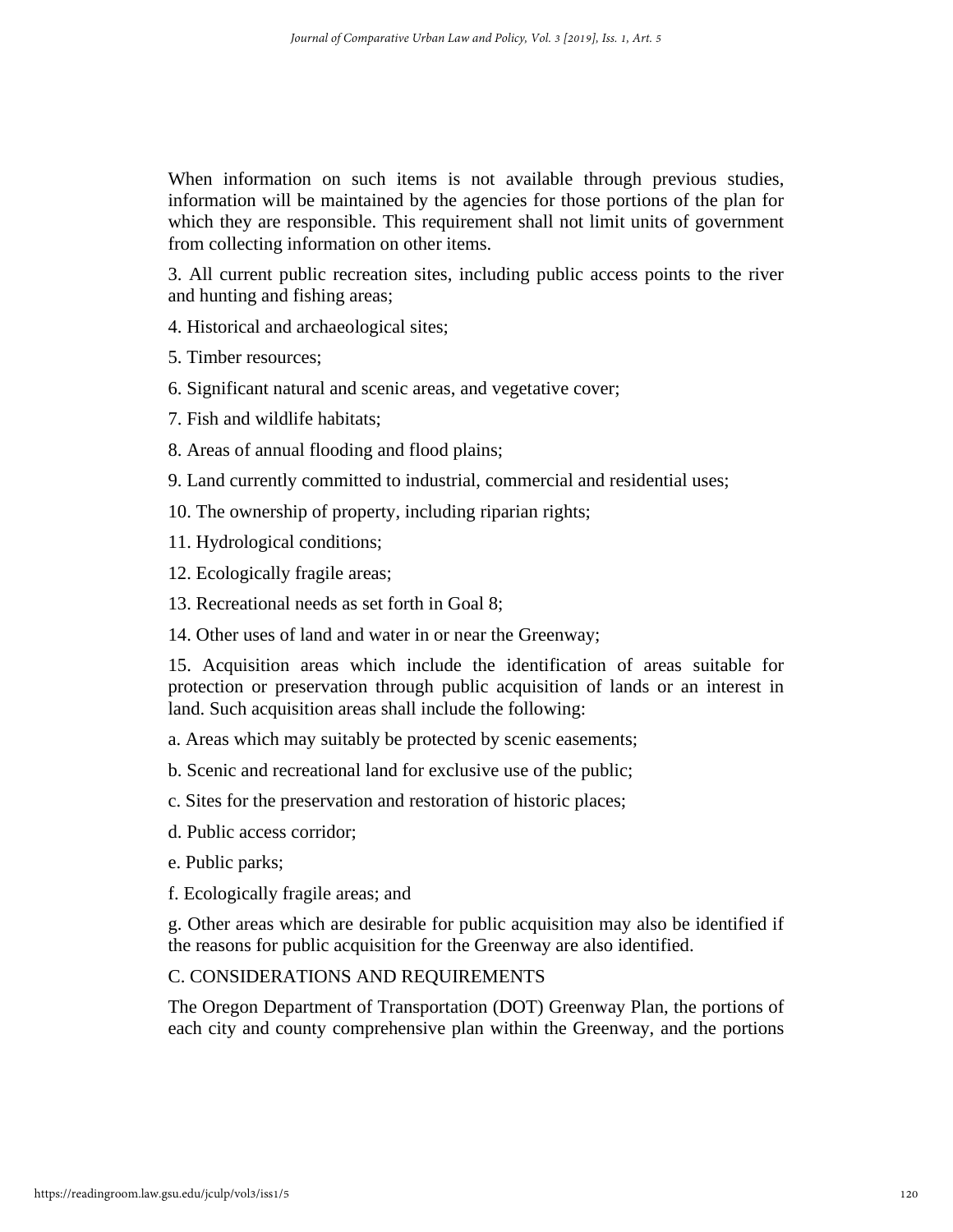of plans and programs and implementation measures of all special districts, state and federal agencies within the Greenway shall be based on the following factors:

1. General Considerations and Requirements

a. Statutory requirements in ORS Chapter 390.010 to 390.220 and in ORS Chapter 390.310 to 390.368;

b. City, county and regional comprehensive plans adopted pursuant to ORS Chapter 197 for jurisdictions along the river;

c. Statewide planning goals and guidelines adopted pursuant to ORS Chapter 197 by LCDC;

d. Interim goals set forth in ORS Chapter 215.515(1).

2. Boundary Considerations and Requirements.<sup>2</sup>

The temporary and preliminary Greenway boundaries shall be reviewed as to their appropriateness and refined as needed based on the information contained in the inventories. The refined boundaries shall include such lands along the Willamette River as are necessary to carry out the purpose and intent of the Willamette River Greenway through a coordinated management and acquisition program.

<sup>2</sup> See ORS Chapter 390.318(1) for specific statutory language. "There shall be include within the boundaries of the Willamette River Greenway all lands situation with 150 feet from the ordinary low water line on each side of each channel of the Willamette River and such other lands along the Willamette River as the development of such Greenway; however, the total area included within the boundaries of such Greenway shall not exceed, on the average, 320 acres per river mile along the Willamette River, however, for the purpose of computing the maximum acreage of lands within such Greenway, the acreage of lands situated on such islands and within state parks and recreation areas shall be excluded."

Within farm areas, consideration shall be given to the ability of agricultural land adjacent to the Willamette River Greenway to enhance and protect the Greenway.

3. Use Management Considerations and Requirements. Plans and implementation measures shall provide for the following:

a. Agricultural lands -- The agricultural lands identified in the inventory shall be preserved and maintained as provided in Goal 3 as an effective means to carry out the purposes of the Greenway including those agricultural lands near the Greenway. Lands devoted to farm use which are not located in an exclusive farm use zone shall be allowed to continue in such farm use without restriction as provided in ORS 390.314(2)(c), ORS 390.332(4) and ORS 390.334(2);

b. Recreation –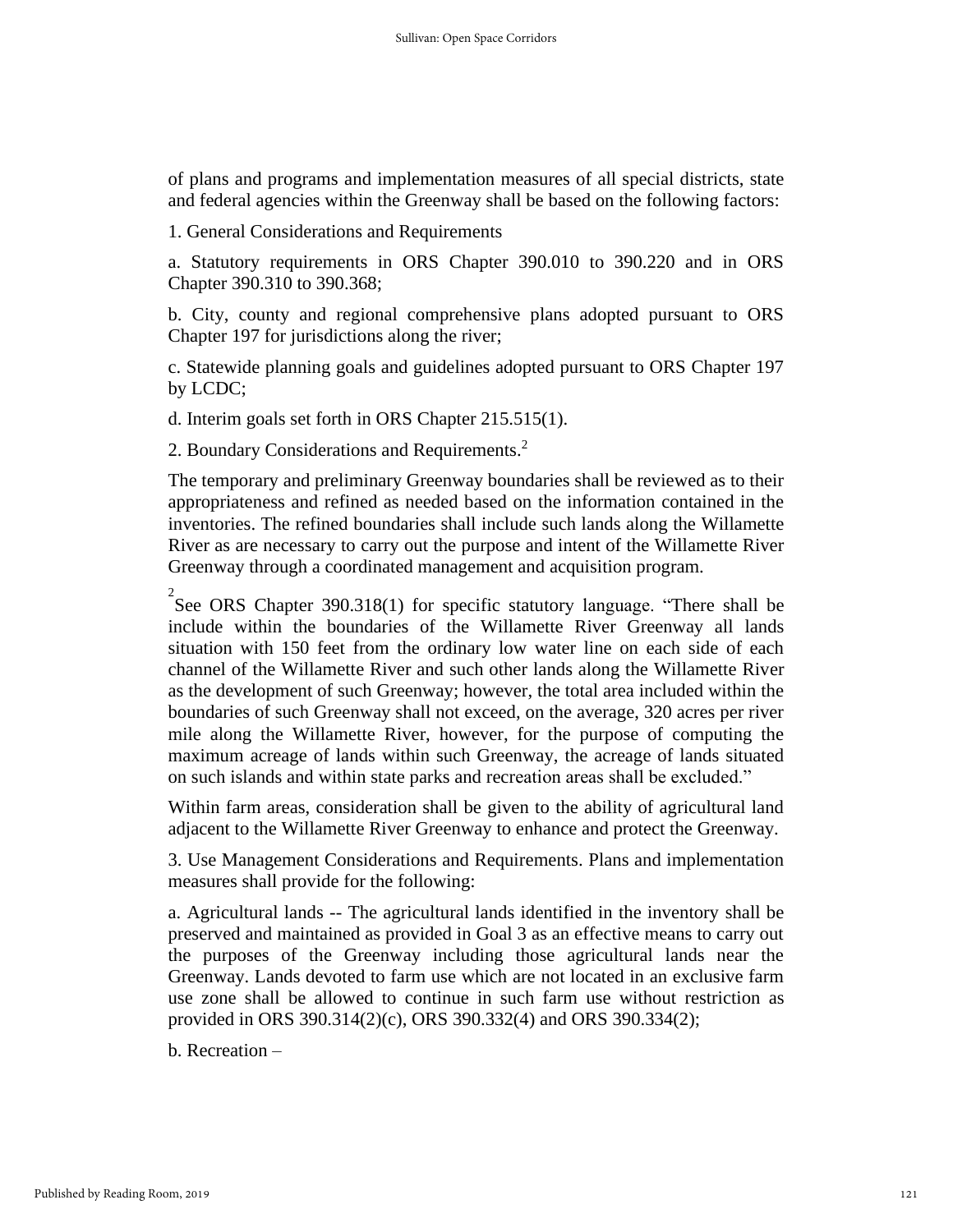(1) Local, regional and state recreational needs shall be provided for consistent with the carrying capacity of the land;

(2) Zoning provisions shall allow recreational uses on lands to the extent that such use would not substantially interfere with the long-term capacity of the land for farm use are defined in ORS 215.203;

(3) The possibility that public recreation use might disturb adjacent property shall be considered and minimized to the greatest extent practicable;

(4) The public parks established by section 8a of Chapter 558, 1973 Oregon Laws, shall be set forth in Oregon Laws, shall be set forth on the appropriate comprehensive plans and zoning established which will permit their development, use and maintenance;

c. Access -- Adequate public access to the river shall be provided for, with emphasis on urban and urbanizable areas;

d. Fish and wildlife habitat -- Significant fish and wildlife habitats shall be protected;

e. Scenic qualities and views -- identified scenic qualities and viewpoints shall be preserved;

f. Protection and safety -- The Willamette River Greenway Program shall provide for the maintenance of public safety and protection of public and private property, especially from vandalism and trespass in both rural and urban areas to the maximum extent practicable;

g. Vegetative fringe -- The natural vegetative fringe along the River shall be enhanced and protected to the maximum extent practicable;

h. Timber resource -- The partial harvest of timber shall be permitted beyond the vegetative fringes in areas not covered by a scenic easement when the harvest is consistent with an approved plan under the Forest Practices Act, or, if not covered by the Forest Practices Act, then with an approved plan under the Greenway compatibility review provisions. Such plan shall insure that the natural scenic qualities of the Greenway will be maintained to the greatest extent practicable or restored within a brief period of time;

i. Aggregate extraction -- Extraction of known aggregate deposits may be permitted when compatible with the purposes of the Willamette River Greenway and when economically feasible, subject to compliance with ORS 541.605 to 541.695; ORS 517.750 to 517.900 and subject to compliance with local regulations designed to minimize adverse effects on water quality, fish and wildlife, vegetation, bank stabilization, streamflow, visual quality, noise, safety and to guarantee necessary reclamation;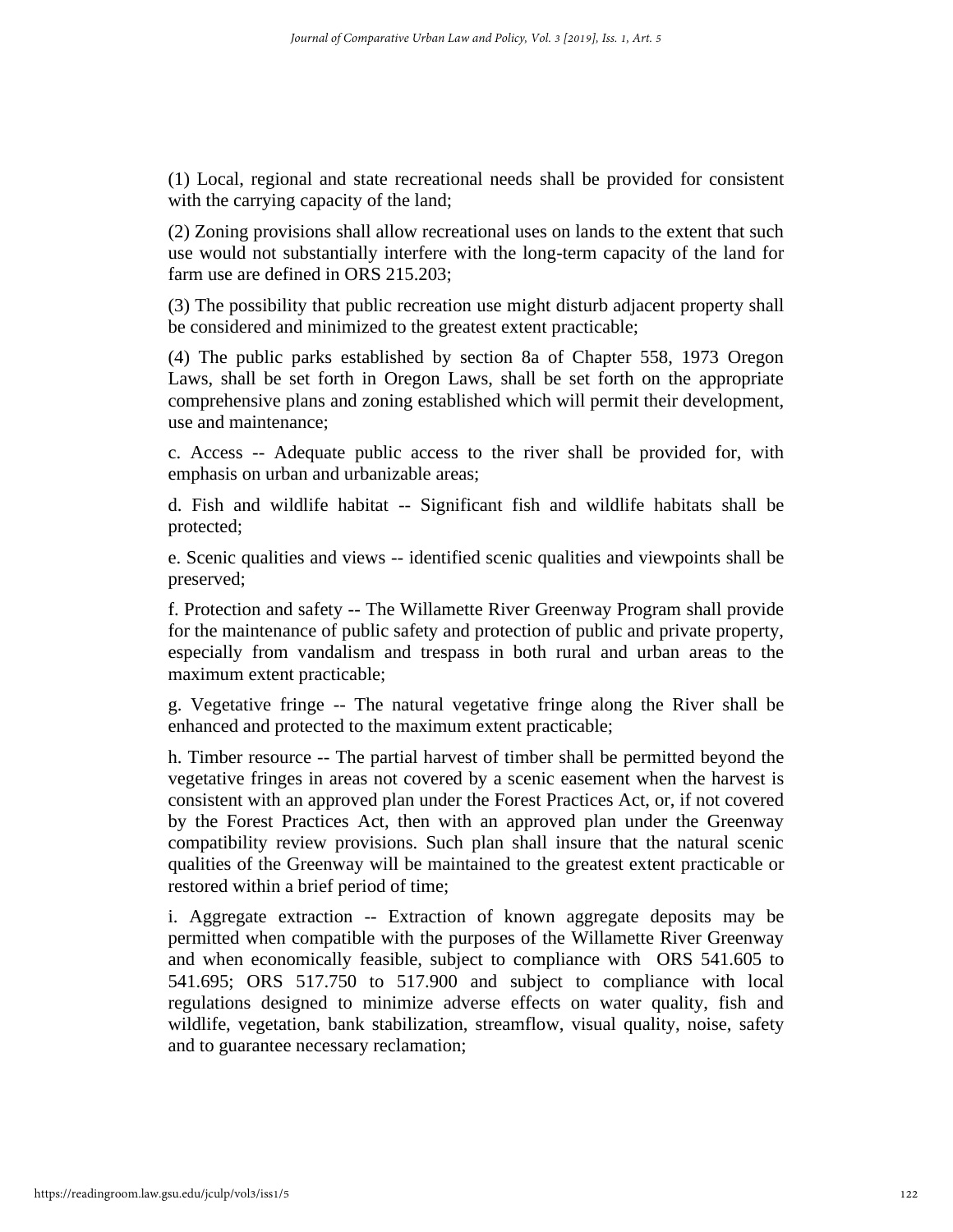j. Development away from river -- Developments shall be directed away from the river to the greatest possible degree; provided, however, lands committed to urban uses within the Greenway shall be permitted to continue as urban uses, including port, industrial, commercial and residential uses, uses pertaining to navigational requirements, water and land access needs and related facilities;

k. Greenway setback -- A setback line will be established to keep structures separated from the river in order to protect, maintain preserve and enhance the natural, scenic, historic and recreational qualities of the Willamette River Greenway, as identified in the Greenway Inventories. The setback line shall not apply to water-related or water-dependent uses.

4. Areas to be Acquired -- Considerations and Requirements

Areas to be acquired must:

a. Have potential to serve the purposes of the Greenway;

b. To the maximum extent practicable, be consistent with non-interference or noninterruption of farm uses as defined in ORS Chapter 215.203(2);

c. Be suitable for permitting the enforcement of existing statutes relating to trespass and vandalism along the Greenway, and be suitable for allowing maintenance of the lands or interests acquired.

## D. DOT GREENWAY PLAN

The DOT will prepare and keep current, through appropriate revisions, a Greenway Plan setting forth the state interests in the Greenway. The plan will show:

1. The boundaries of the Willamette River Greenway;

2. The boundaries of the areas in which interests in property may be acquired. These shall be depicted clearly on maps or photographs together with the nature of the acquisition such as fee title or scenic easement; the general public purposes of each such area, and the conditions under which such acquisition may occur.

3. Use Intensity Classifications for the areas acquired by the State for Greenway purposes; and

4. The locations of public access, either already existing or to be acquired.

The DOT plan or revision thereto will be reviewed by the Land Conservation and Development Commission (LCDC) as provided in ORS 390.322. When the Commission has determined that the revision is consistent with the statutes and this goal it shall approve the plan for recording.

E. COMPREHENSIVE PLANS OF CITIES AND COUNTIES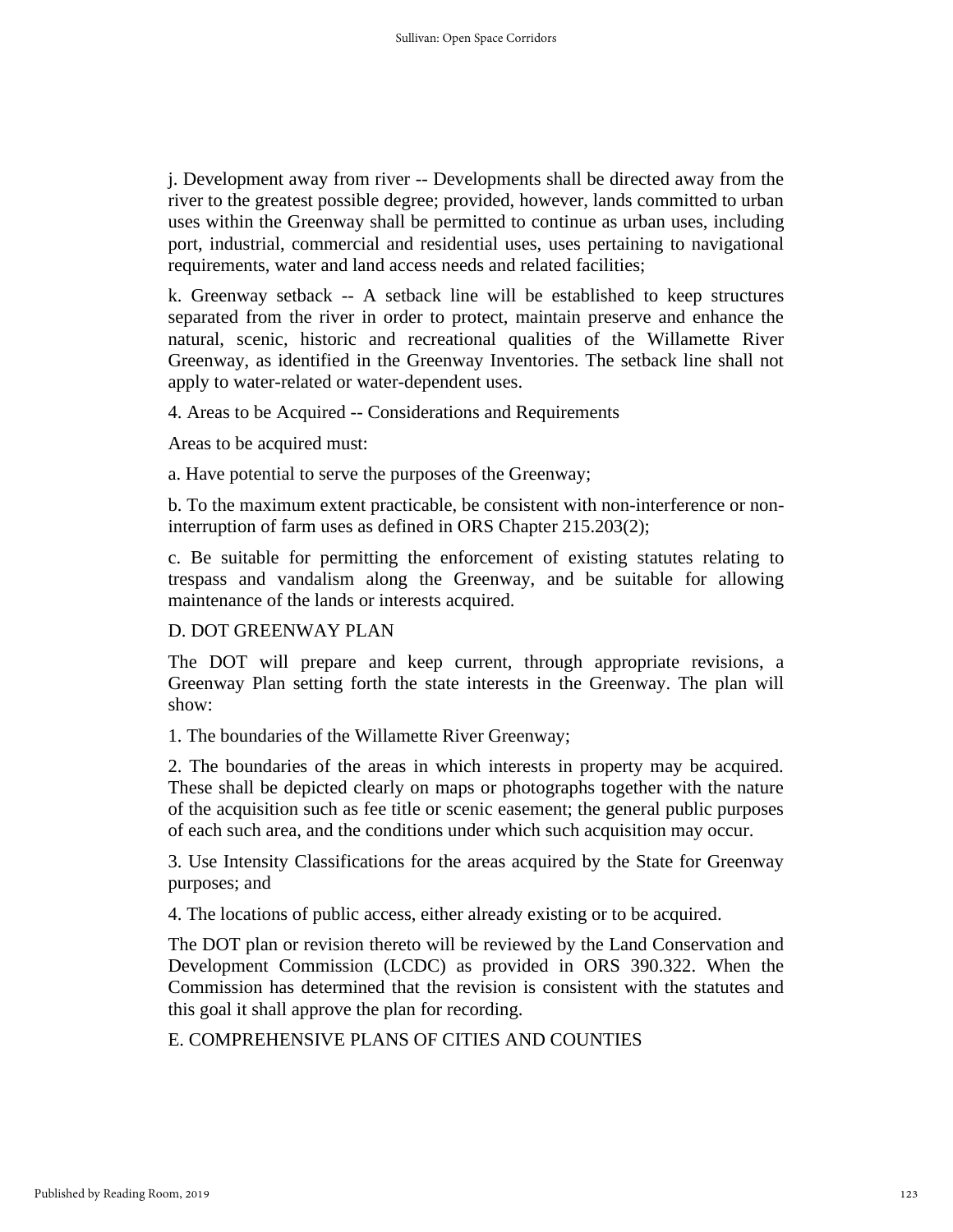Each city and county in which the Willamette River Greenway is located, shall incorporate the portions of the approved DOT Greenway Plan in its comprehensive plan and implementing ordinances and other implementation measures.

1. Boundaries: Boundaries of the approved Willamette River Greenway shall be shown on every comprehensive plan.

2. Uses: Each comprehensive plan shall designate the uses to be permitted for the rural and urban areas of each jurisdiction, which uses shall be consistent with the approved DOT Greenway Plan, the Greenway Statutes and this Goal.

3. Acquisition Areas: Each comprehensive plan shall designate areas identified for possible public acquisition and the conditions under which such acquisition may occur as set forth in the approved DOT Willamette Greenway Plan and any other area which the city or county intends to acquire.

## F. IMPLEMENTATION MEASURES

Implementation of the Greenway Program shall occur through the cooperative efforts of state and local units of government and shall be consistent with the approved DOT Greenway Plan and the city and county comprehensive plans, the goals and appropriate statutes.

1. Boundaries: Willamette River Greenway boundaries shall be shown on city and county zoning maps and referred to in the zoning ordinance and the subdivision ordinance.

2. Uses: Measures for managing uses within the Greenway shall include at least:

a. Exclusive farm use zoning of all agricultural land within and adjacent to the Greenway;

b. Flood plain zoning of all areas subject to flooding;

c. Open space zoning (see ORS Chapter 308.740) of all open space areas; and

d. Provisions for the use management considerations and requirements set forth in C3 of this Goal.

3. Greenway Compatibility Review: Cities and counties shall establish provisions by ordinance for the review of intensifications, changes of use or developments to insure their compatibility with the Willamette River Greenway. Such ordinances shall include the matters in a through e below:

a. The establishment of Greenway compatibility review boundaries adjacent to the river within which review of developments shall take place. Such boundaries in urban areas shall be not less than 150 feet from the ordinary low water line of the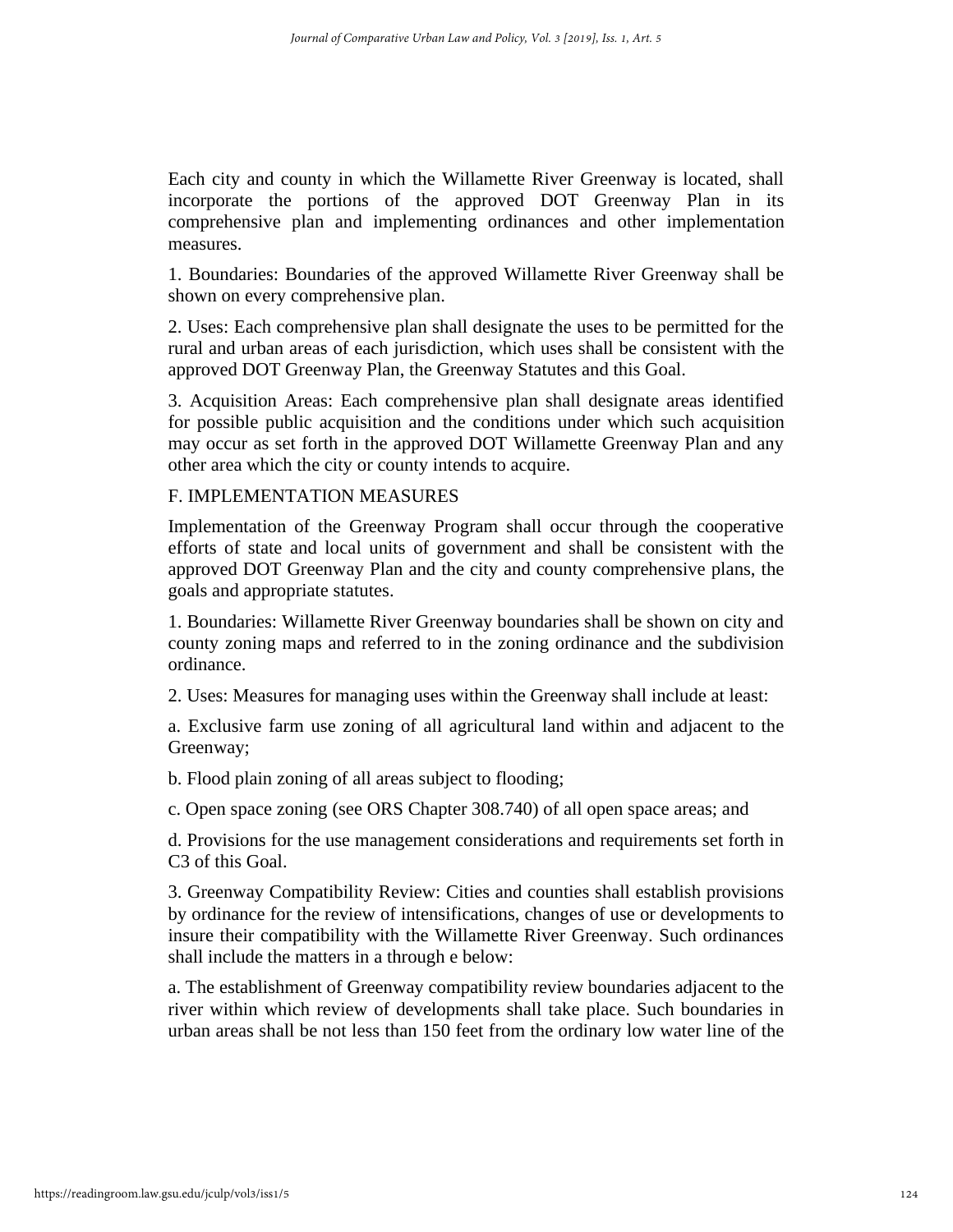Willamette River; in rural areas such boundaries shall include all lands within the boundaries of the Willamette River Greenway;

b. The review of intensification, changes of use and developments as authorized by the Comprehensive Plan and zoning ordinance to insure their compatibility with the Greenway statutes and to insure that the best possible appearance, landscaping and public access are provided. Such review shall include the following findings, that to the greatest possible degree:

(1) The intensification, change of use or development will provide the maximum possible landscaped area, open space or vegetation between the activity and the river;

(2) Necessary public access will be provided to and along the river by appropriate legal means;

c. Provision is made for at least one public hearing on each application to allow any interested person an opportunity to speak;

d. Provision is made for giving notice of such hearing at least to owners of record of contiguous property and to any individual or groups requesting notice; and

e. Provision is made to allow the imposing of conditions on the permit to carry out the purpose and intent of the Willamette River Greenway Statutes.

f. As an alternative to the review procedures in subparagraphs  $3(a)$  to  $3(e)$ , a city or county governing body may prepare and adopt, after public hearing and notice thereof to DOT, a design plan and administrative review procedure for a portion of the Greenway. Such design plan must provide for findings equivalent to those required in subparagraphs  $3(b)(1)$  and (2) of paragraph F so as to insure compatibility with the Greenway of proposed intensification, changes of use or developments. If this alternative procedure is adopted and approved by DOT and LCDC, a hearing will not be required on each individual application.

G. NOTICE OF PROPOSED INTENSIFICATION, CHANGE OF USE OR DEVELOPMENT

Government agencies, including cities, counties, state agencies, federal agencies, special districts, etc., shall not authorize or allow intensification, change of use or development on lands within the boundaries of the Willamette River Greenway compatibility review area established by cities and counties as required by paragraph F 3.a. without first giving written notice to the DOT by immediately forwarding a copy of any application by certified mail--return receipt requested. Notice of the action taken by federal, state, city, county, and special districts on an application shall be furnished to DOT.

# H. AGENCY JURISDICTION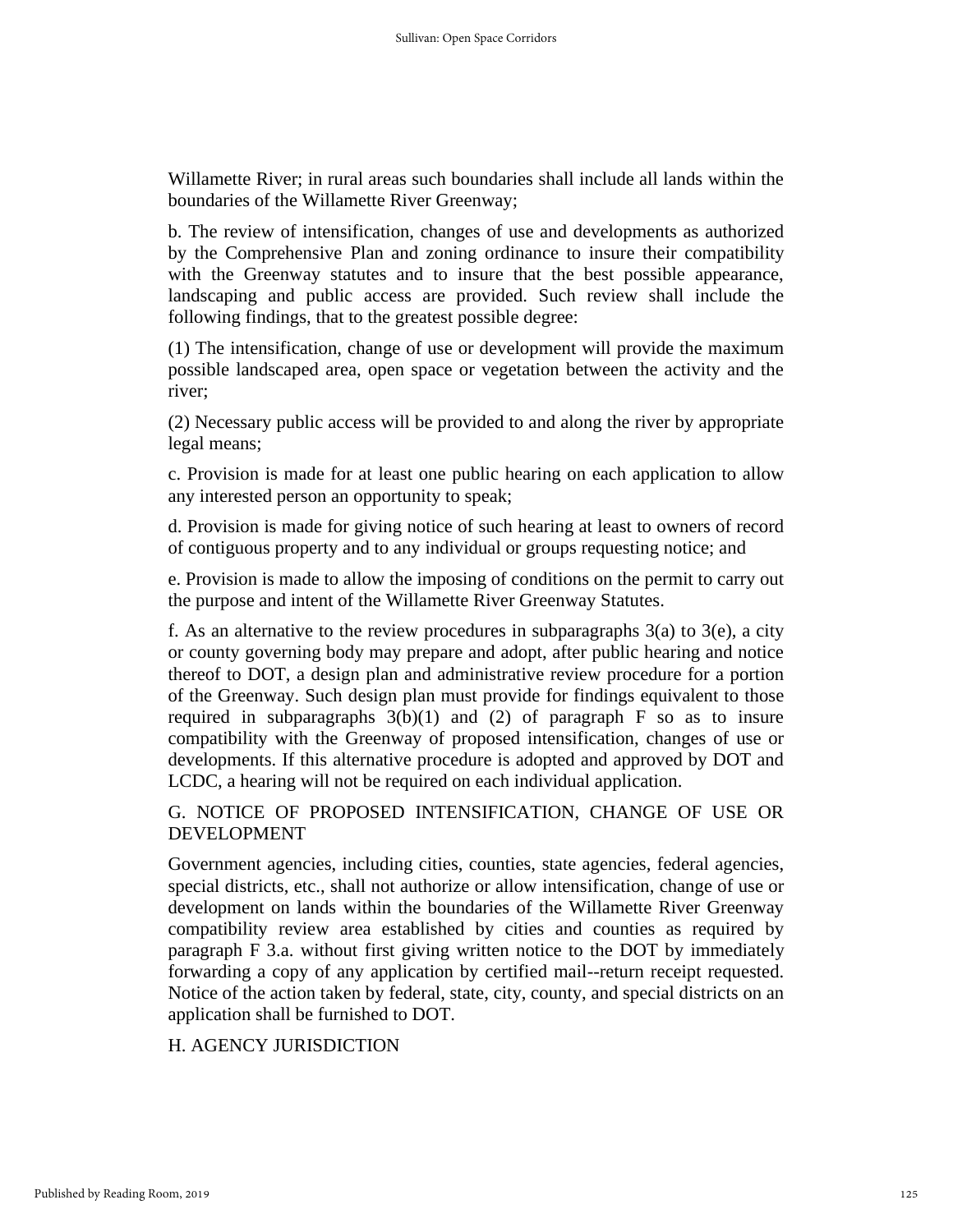Nothing in this order is intended to interfere with the duties, powers and responsibilities vested by statute in agencies to control or regulate activities on lands or waters within the boundaries of the Greenway so long as the exercise of the authority is consistent with the legislative policy set forth in ORS 390.310 to 390.368 and the applicable statewide planning goal for the Willamette River Greenway, as the case may be. An agency receiving an application for a permit to conduct an activity on lands or waters within the Greenway shall immediately forward a copy of such request to the Department of Transportation.

## I. DOT SCENIC EASEMENTS

Nothing in this Goal is intended to alter the authority of DOT to acquire property or a scenic easement therein as set forth in ORS 390.310 to 390.368.

# J. TRESPASS BY PUBLIC

Nothing in this Goal is intended to authorize public use of private property. Public use of private property is a trespass unless appropriate easements and access have been acquired in allowance with law to authorize such use.

# K. DEFINITIONS FOR WILLAMETTE RIVER GREENWAY GOAL

1. Change of Use means making a different use of the land or water than that which existed on December 6, 1975. It includes a change which requires construction, alterations of the land, water or other areas outside of existing buildings or structures and which substantially alters or affects the land or water. It does not include a change of use of a building or other structure which does not substantially alter or affect the land or water upon which it is situated. Change of use shall not include the completion of a structure for which a valid permit had been issued as of December 6, 1975 and under which permit substantial construction has been undertaken by July 1, 1976. The sale of property is not in itself considered to be a change of use. An existing open storage area shall be considered to be the same as a building.

Landscaping, construction of driveways, modifications of existing structures, or the construction or placement of such subsidiary structures or facilities as are usual and necessary to the use and enjoyment of existing improvements shall not be considered a change of use for the purposes of this Goal.

2. Lands Committed to Urban Use means those lands upon which the economic, developmental and locational factors have, when considered together, made the use of the property for other than urban purposes inappropriate. Economic, developmental and locational factors include such matters as ports, industrial, commercial, residential or recreational uses of property; the effect these existing uses have on properties in their vicinity, previous public decisions regarding the land in question, as contained in ordinances and such plans as the Lower